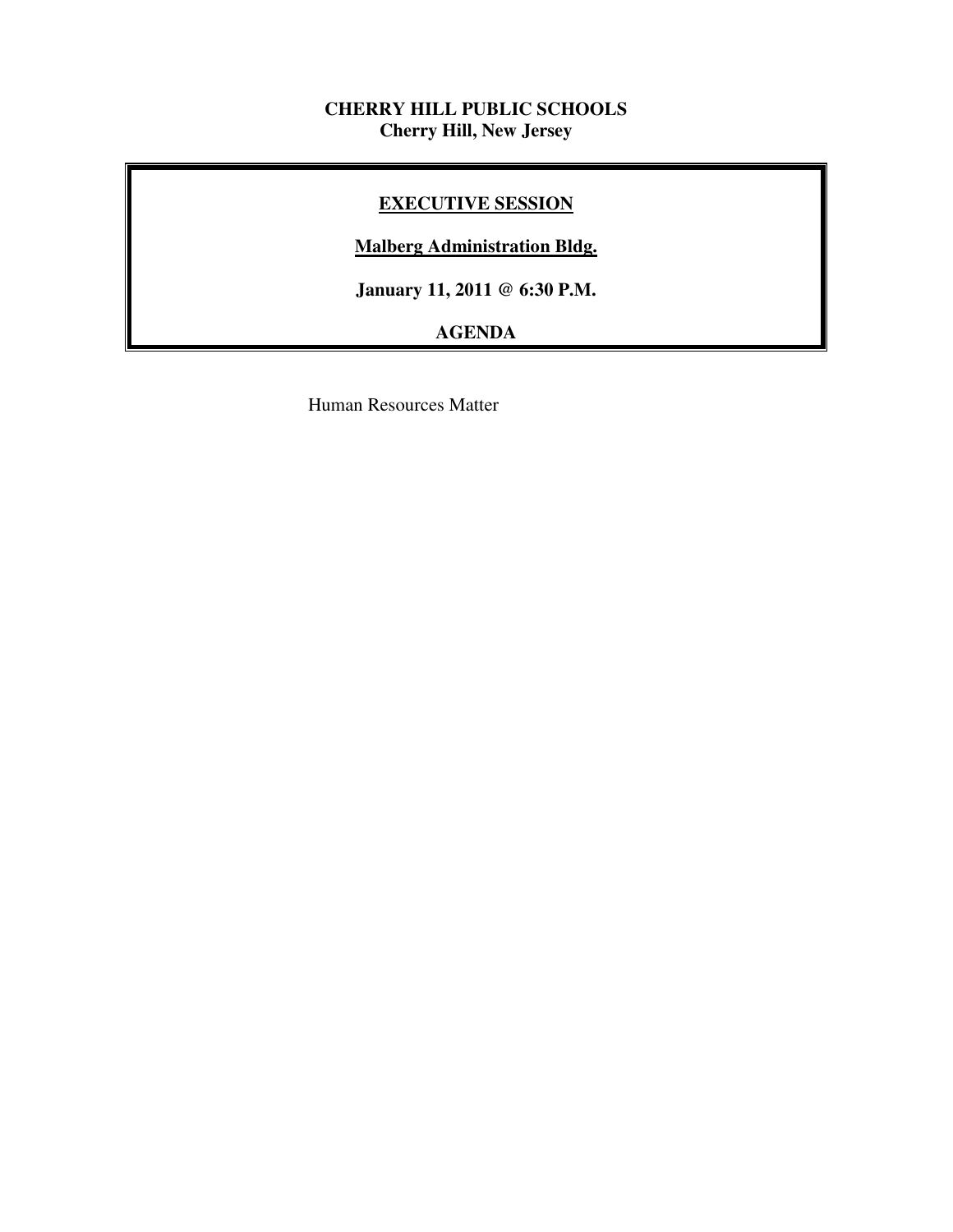#### CHERRY HILL PUBLIC SCHOOLS Cherry Hill, New Jersey

## **SPECIAL ACTION AGENDA**

 Malberg Administration Building – Board Room January 11, 2011 7:00 PM

Meeting called to order by  $-$ 

#### **ROLL CALL**

 Mr. Seth Klukoff, President Mrs. Kathy Judge, Vice President Mrs. Sherrie Cohen Mr. Eric Goodwin Mrs. Colleen Horiates Mrs. Carol Matlack Mr. Steven Robbins Mr. Elliott Roth Mr. Wayne Tarken

#### *Student Representatives to the Board of Education*

*Jonathan Silverstone, H.S. East* Samantha Farkas, H.S. West  *Chandani Desai, H.S. East Alternate Kevin Ryan, H.S. West Alternate* 

 *Dr. David C. Campbell, Superintendent Mr. James Devereaux, Assistant Superintendent, Business/Board Secretary Dr. Lawyer Chapman, Assistant Superintendent, Pre-K – 12 Dr. Maureen Reusche, Assistant Superintendent, Curriculum & Instruction Ms. Nancy Adrian, Director of Human Resources Mr. Donald Bart, Director of Support Operations Mrs. Susan Bastnagel, Public Information Officer* 

 *Mr. Paul Green – Board Solicitor* 

 *Public Discussion (up to three minutes per person) Action Agenda*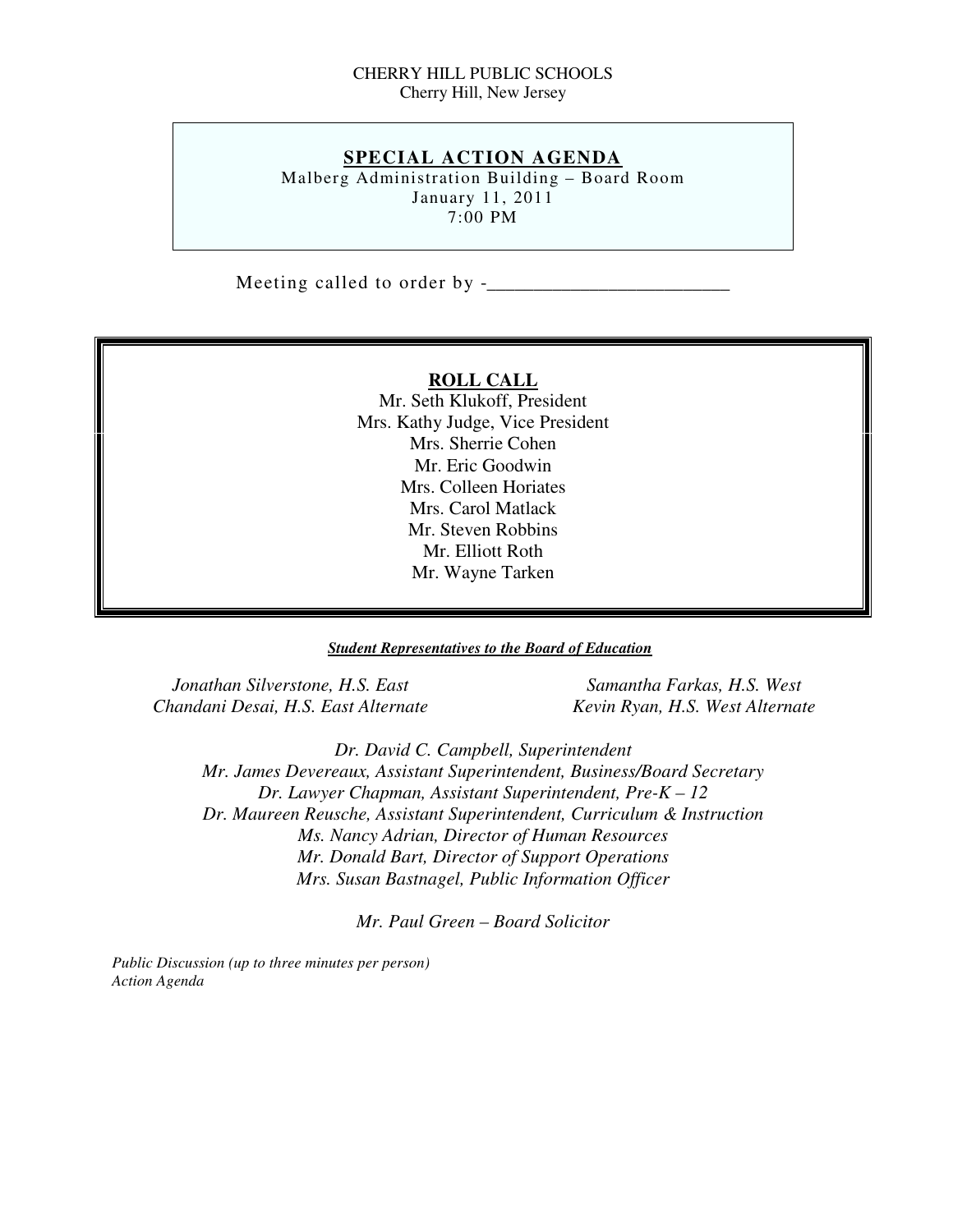### **SPECIAL ACTION AGENDA**

#### **January 11, 2011**

#### **Board of Education Committees:**

#### **Curriculum & Instruction Committee Members (yellow)**

Chairperson: Eric Goodwin

Administrative Liaison: Maureen Reusche

Committee Members: Sherrie Cohen, Colleen Horiates, Carol Matlack

#### **Business & Facilities Committee Members (blue)**

Chairperson: Steven Robbins

Administrative Liaison: James Devereaux

Committee Members: Elliott Roth, Wayne Tarken

#### **Negotiations, Human Resources & Litigation Committee Members (pink)**

Chairperson: Kathy Judge

Administrative Liaison: Nancy Adrian

Committee Members: Sherrie Cohen, Colleen Horiates

#### **Policy & Legislation Committee Members (green)**

Chairperson: Kathy Judge

Administrative Liaison: James Riordan

Committee Members: Eric Goodwin, Seth Klukoff, Carol Matlack

#### **Strategic Planning**

Chairperson: Elliott Roth

Administrative Liaison: James Devereaux

Committee Members: Steve Robbins, Seth Klukoff, Wayne Tarken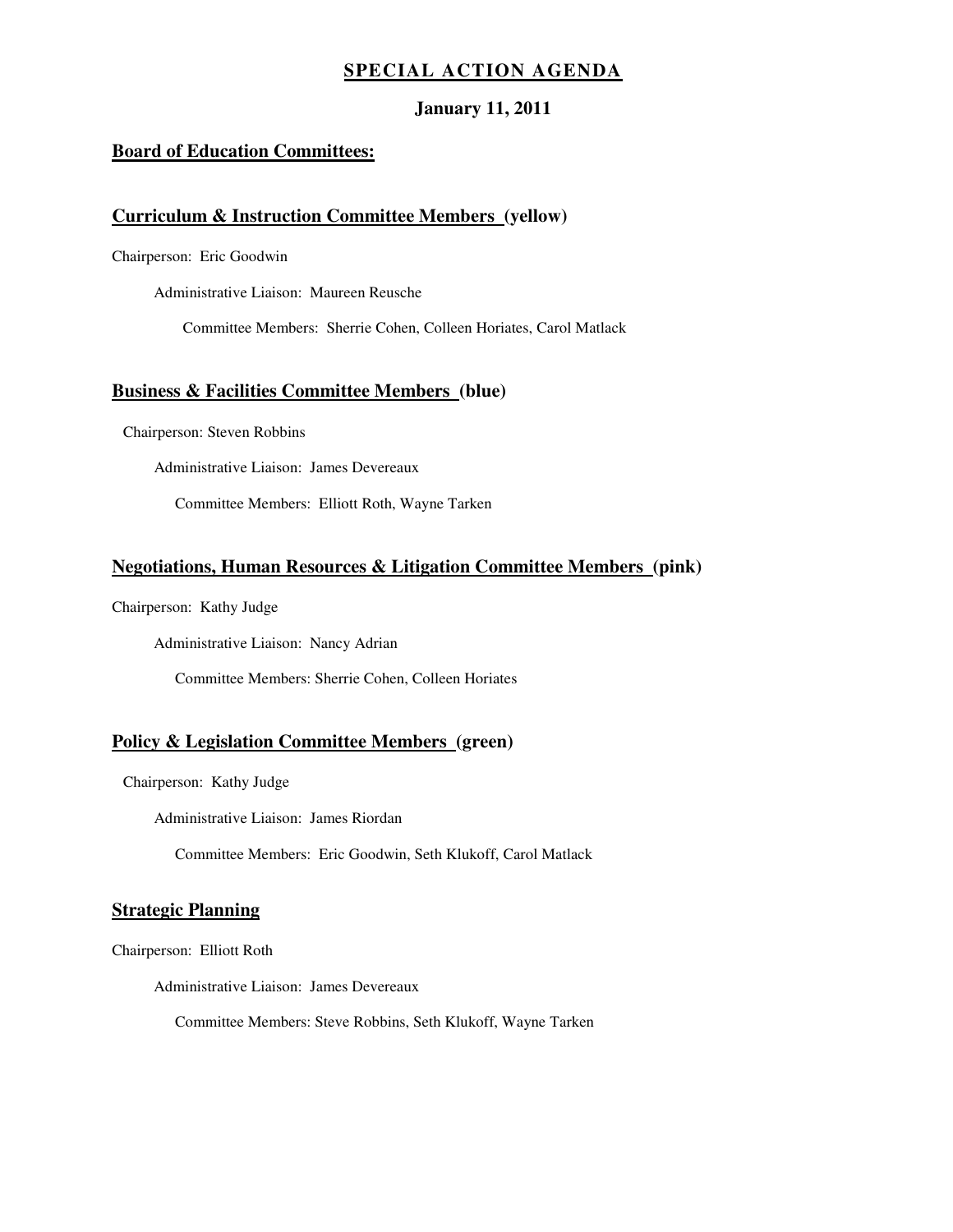### **A. CURRICULUM & INSTRUCTION**

 *Long Range Plan Goals:* 

- **-** "Establish for students, high academic, social and moral standards which reflect the attributes of a  *responsible, well-rounded and contributing member of society."*
- *"Design all aspects of curriculum to ensure all students are provided with opportunities to meet or exceed high academic standards."*
- *"Design curriculum that ensures all students acquire the knowledge, skills and behavior necessary to prepare them for higher education and/or the workplace now and in the future."*

 **NO ITEMS**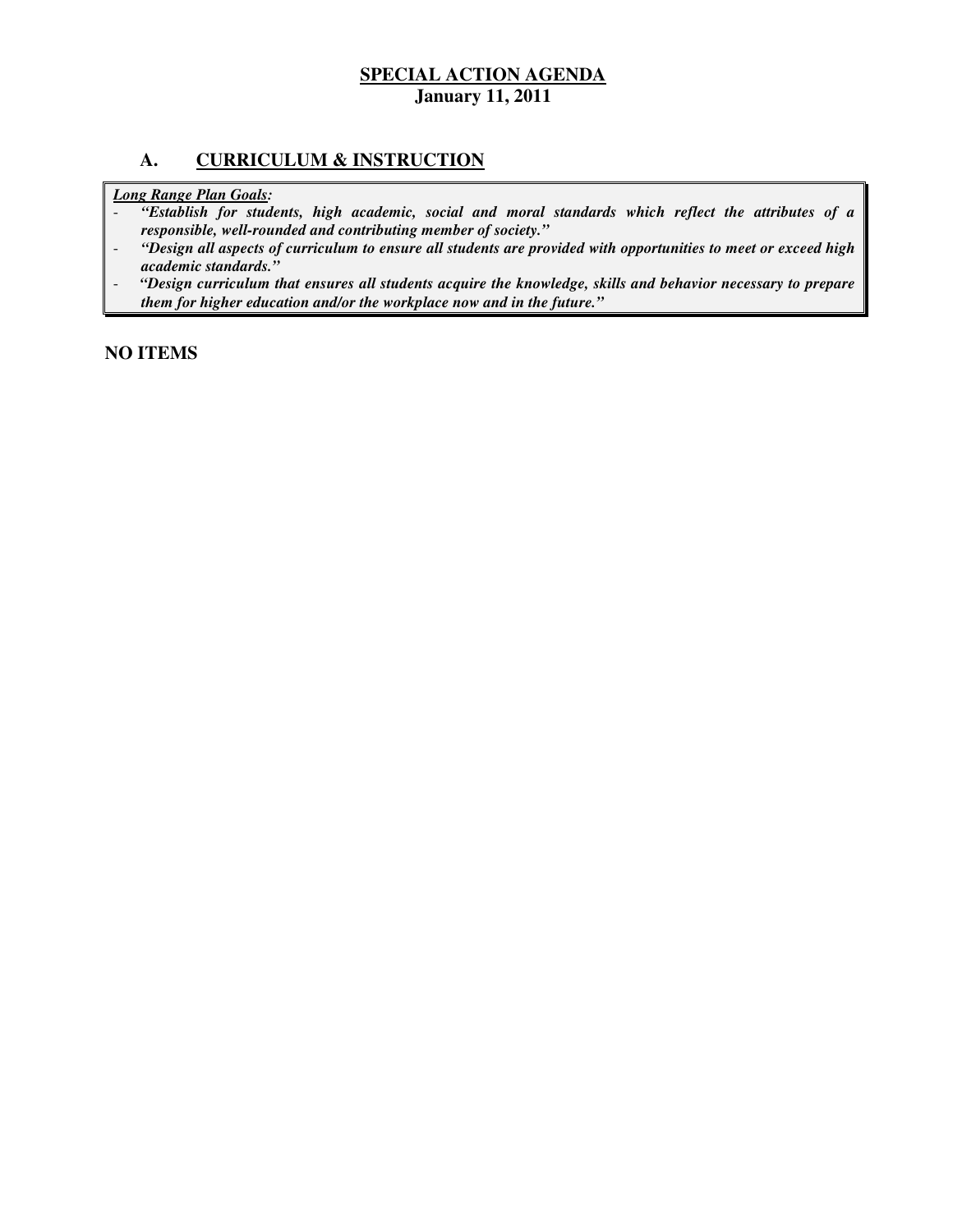## **B. BUSINESS AND FACILITIES**

#### *Long Range Plan Goals*

- *"Provide a clean, healthy, safe, and secure physical environment for all students and staff."*
- *all school district facilities."*  ● *"Consistently allocate the funds necessary for systematically maintaining, upgrading, and repairing*

## *The Superintendent recommends the following:*

 *1. Approval of Bill List* 

#### **ITEM 1. FINANCIAL REPORTS**

## **APPROVAL OF BILL LIST**

 be approved as submitted. It is recommended that the Bill List dated, January 11, 2011 in the amount of \$773,395.45

| Motion | Second | 'ote |
|--------|--------|------|
|        |        |      |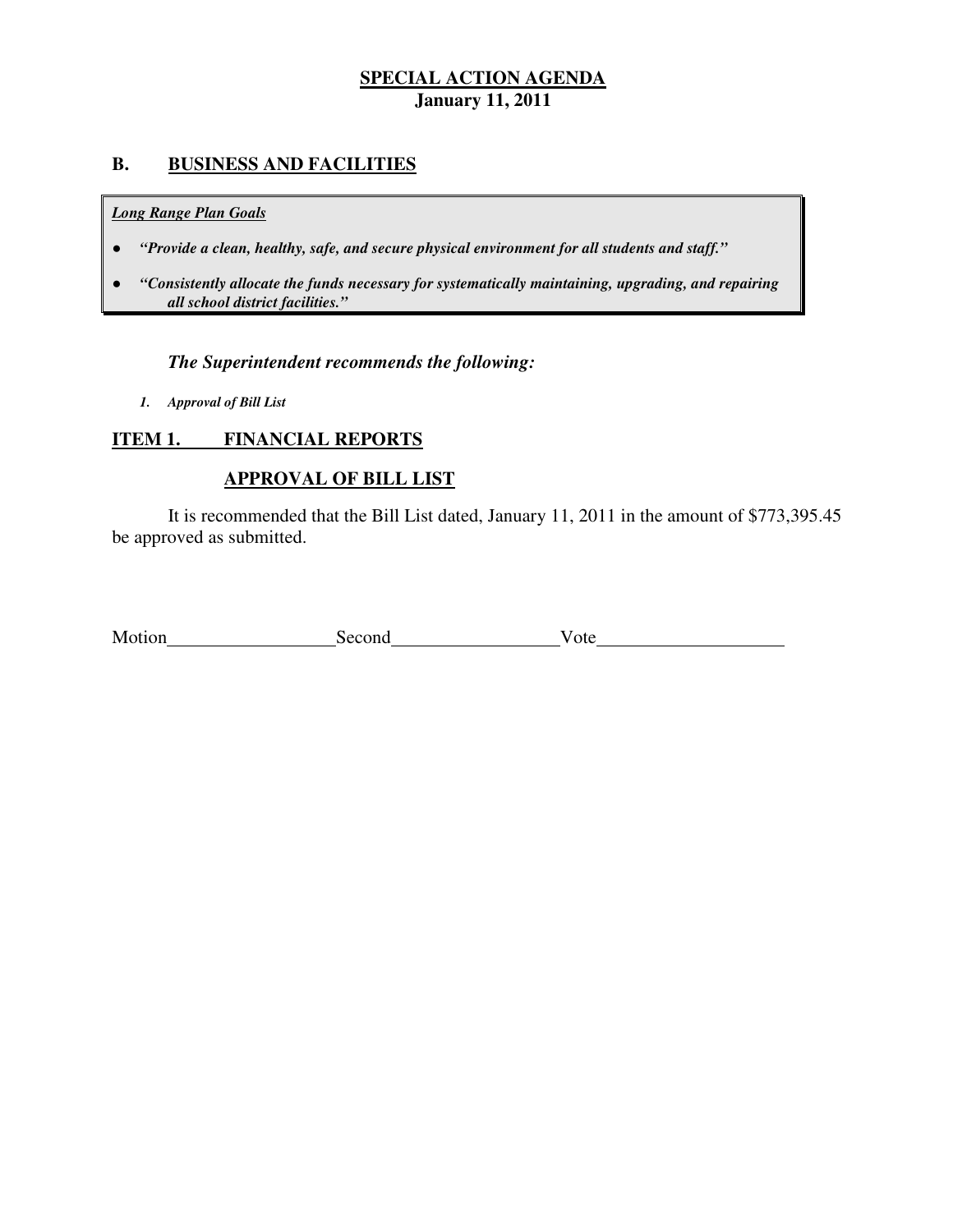## **C. HUMAN RESOURCES/NEGOTIATONS**

 *Long Range Plan Goal:* 

**•** "Optimize Human Resource function to meet changing instructional and  *organizational program requirements."* 

The Superintendent recommends the following:

- $1.$ 1. Appointments—Certificated
- 2. 2. Appointments—Non-Certificated
- 3. Assignment/Salary Change—Certificated

## **ITEM 1. APPOINTMENTS—CERTIFICATED**

### (a) Regular

## **RECOMMENDATION:**

 It is recommended that the person listed be appointed to the position indicated for the effective on the dates indicated in accord with the data presented:

| Name                          | Assignment                                                                                                                                    | <b>Effective Dates</b> | Salary                                      |
|-------------------------------|-----------------------------------------------------------------------------------------------------------------------------------------------|------------------------|---------------------------------------------|
| Jennifer<br>Antenucci         | Beck-Language Arts (Long<br>term substitute for L. Gertel on<br>leave of absence-budget $# 11-130-$<br>100-101-40-0100)                       | 1/03/11-2/17/11        | \$46,677 prorated<br>(Bachelors-step 3)     |
| Christopher<br>Willey         | Cooper-Grade 4 (Long term<br>substitute for J. Fiore on leave of<br>absence-budget #11-120-100-101-<br>$06-0100$                              | 12/14/10-6/30/11       | \$50,398 prorated<br>(Masters-step 1)       |
| Maria Castro                  | Kingston-. 8 School<br>Psychologist (Long term<br>substitute for M. Gallagher on leave<br>of absence-budget #11-000-219-<br>$104 - 71 - 0100$ | $2/14/11 - 6/30/11$    | $$45,475$ prorated<br>$(Masters+30-step 7)$ |
| Jon-Erik<br><b>Stamatelos</b> | CHHS West-English (Long)<br>term substitute for T. Cooper on<br>leave of absence-budget #11-140-<br>$100-101-55-0100$                         | 1/21/11-6/30/11        | \$46,277 prorated<br>(Bachelors-step 1)     |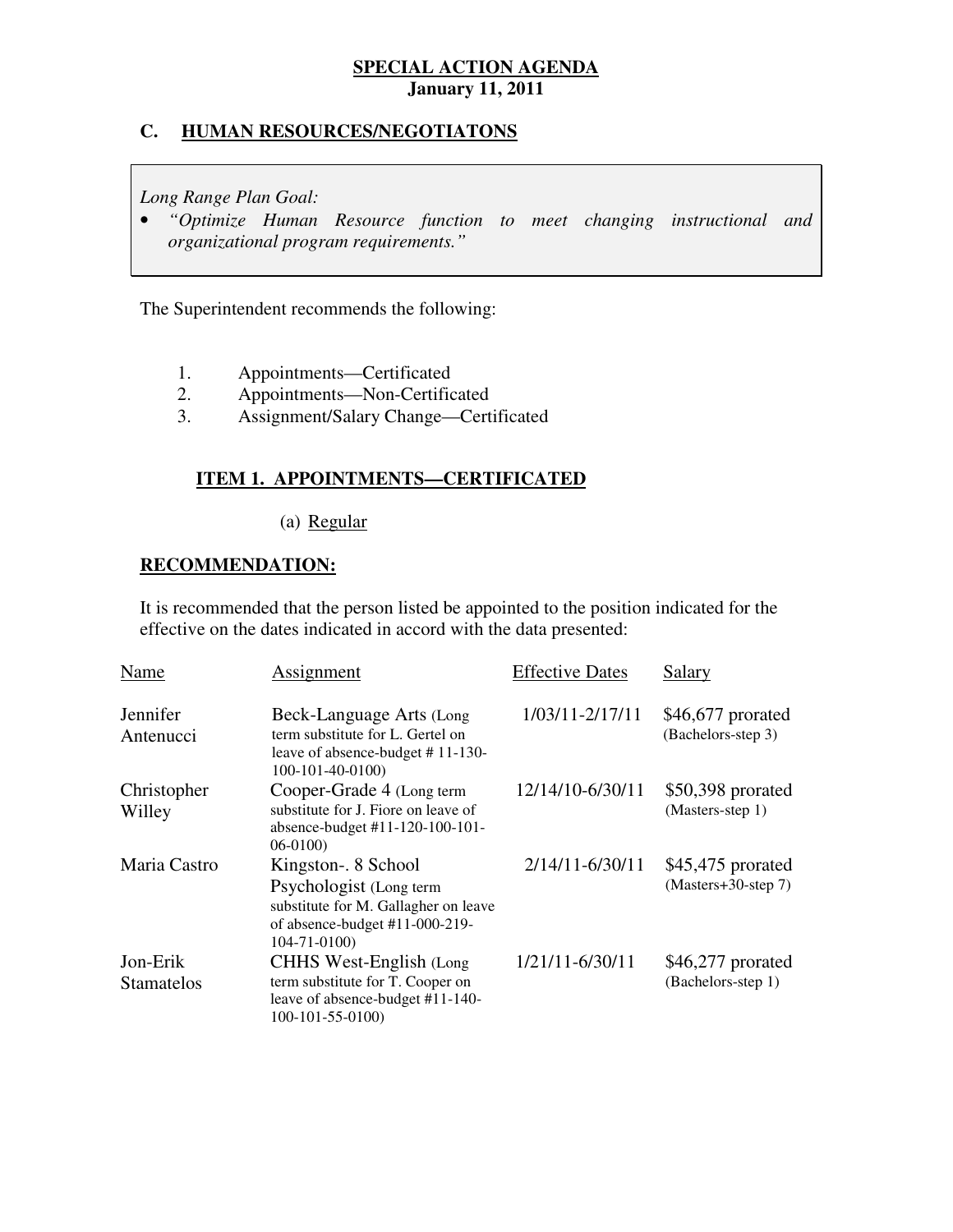## **C. HUMAN RESOURCES/NEGOTIATONS**

## **ITEM 2. APPOINTMENTS—NON-CERTIFICATED**

(a) Regular

### **RECOMMENDATION:**

 It is recommended that the person listed be appointed to the position indicated for the effective on the dates indicated in accord with the data presented:

| Name                 | Assignment                                                                                              | <b>Effective Dates</b>         | <b>Hourly Rate</b> |
|----------------------|---------------------------------------------------------------------------------------------------------|--------------------------------|--------------------|
| <b>Stacy Sampson</b> | Cooper-Educational Assistant<br>(Replacing of C. Willey-32.5 hrs/wk-<br>budget #11-213-100-106-06-0100) | On or about<br>1/03/11-6/30/11 | \$9.07             |
| Sima Patel           | Paine-Educational Assistant<br>(30 hrs/wk-budget #11-212-100-106-<br>$27-0100$                          | On or about<br>1/10/11-6/30/11 | \$9.07             |

## **ITEM 3. ASSIGNMENT/SALARY CHANGE—CERTIFICATED**

# (a) Reassignment

### **RECOMMENDATION:**

 It is recommended that the person listed be reassigned for the 2010-11 school year in accord with the data presented:

| Name       | From                                                                     | <u>To</u>                                                                                      | <b>Effective Date</b>         | Salary                |
|------------|--------------------------------------------------------------------------|------------------------------------------------------------------------------------------------|-------------------------------|-----------------------|
| Mary Kline | Cooper-<br>Principal (budget)<br>$# 11 - 000 - 240 - 103 -$<br>$06-0100$ | Malberg-<br>Supervisor,<br>Curriculum &<br>Instruction<br>(budget #11-000-<br>221-104-72-0100) | On or about<br>2/4/11-6/30/11 | \$135,814<br>prorated |
|            |                                                                          |                                                                                                |                               |                       |

| Motion | $\sim$ $\sim$ $\sim$ $\sim$<br>ronc<br>NH C | vu |
|--------|---------------------------------------------|----|
|        |                                             |    |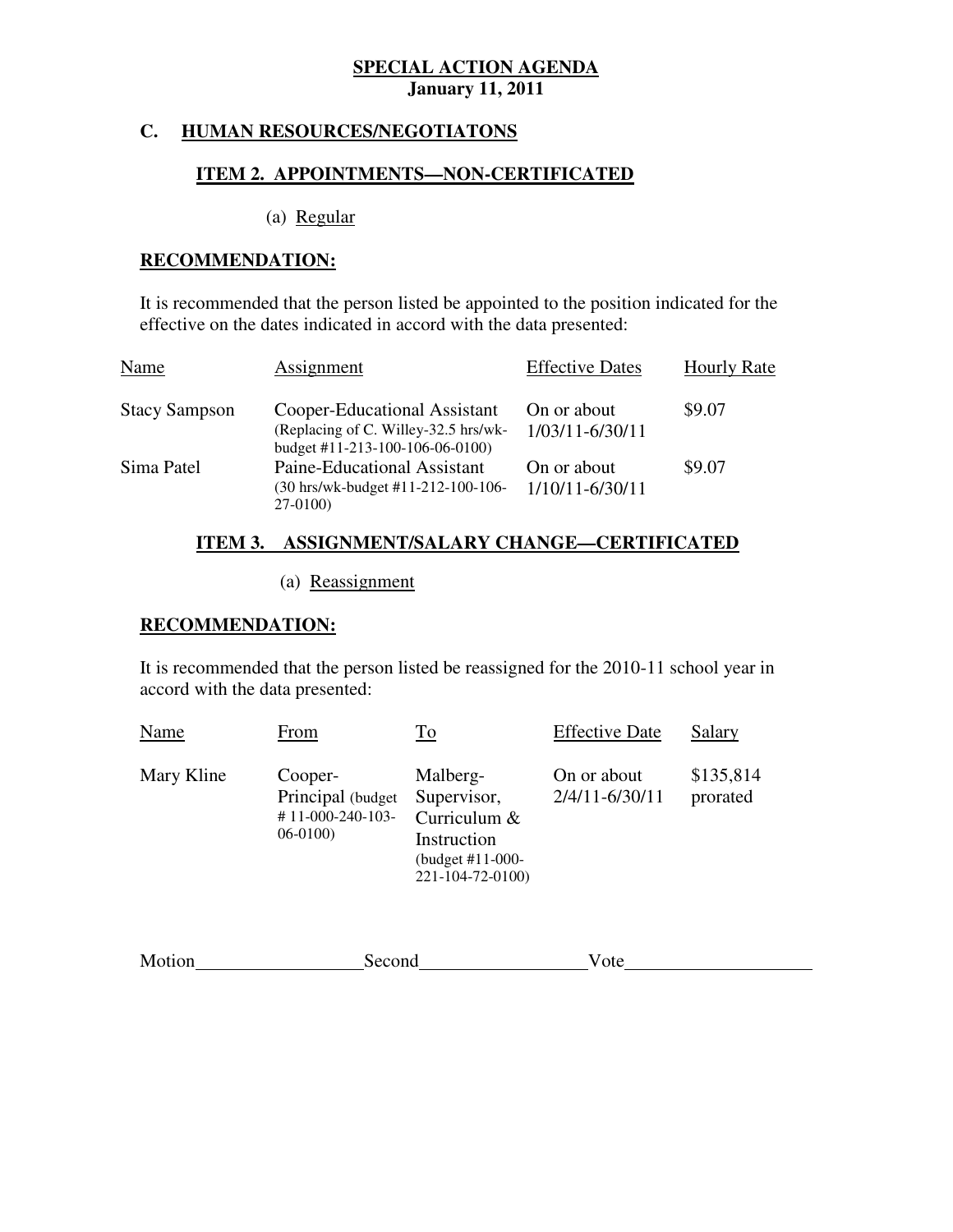## **D. POLICY & LEGISLATION COMMITTEE**

#### *Long Range Plan Goals:*

**•** "Board of Education members, administrators, teachers, parents and the community work together to ensure  *all students are provided with academic, social and emotional support necessary to create optimal conditions for high achievement, continued growth and personal development."* 

 **NO ITEMS** 

## **E. STRATEGIC PLANNING COMMITTEE**

**NO ITEMS**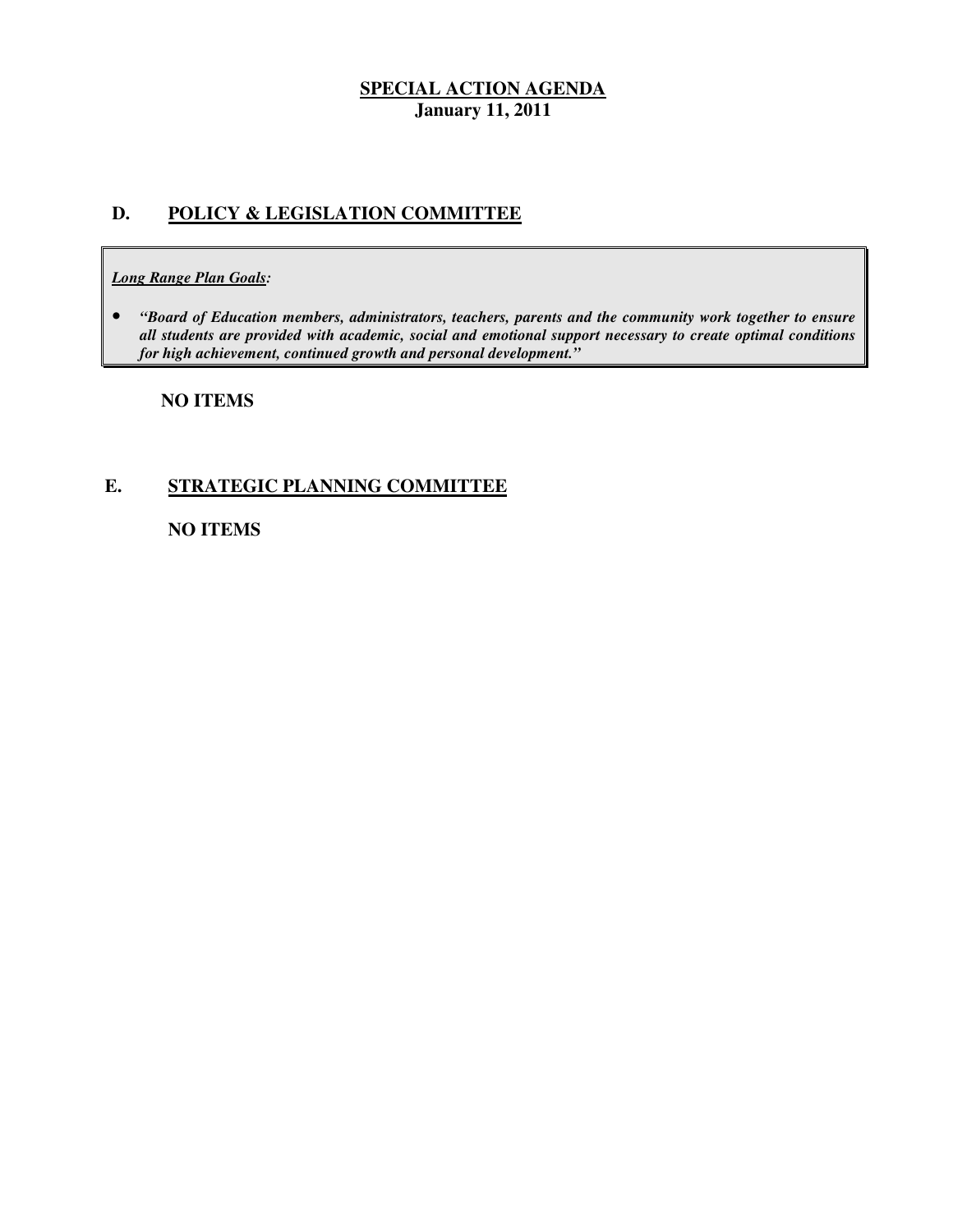# memorandum

## **Date: January 5, 2011**

**To:** Members, Board of Education

**From:** Dr. David Campbell, Superintendent

# **AGENDA**

# **EXECUTIVE SESSION - 6:30 PM SPECIAL ACTION MEETING—7:00 PM BOARD WORK SESSION—Immediately following Special Action**

**January 11, 2011 Malberg Board Room** 

## **BOARD OF EDUCATION COMMITTEES**

#### **Curriculum & Instruction Committee Members (yellow)**  Chairperson: Eric Goodwin Administrative Liaison: Maureen Reusche Committee Members: Colleen Horiates, Sherrie Cohen, Carol Matlack

### **Business & Facilities Committee Members (blue)**

 Chairperson: Steven Robbins Administrative Liaison: James Devereaux Committee Members: Elliott Roth, Wayne Tarken

 **Negotiations, Human Resources & Litigation Committee Members (pink)**  Chairperson: Kathy Judge Administrative Liaison: Nancy Adrian Committee Members: Sherrie Cohen, Colleen Horiates

 **Policy & Legislation Committee Members (green)**  Chairperson: Kathy Judge

 Administrative Liaison: James Riordan Committee Members: Eric Goodwin, Seth Klukoff, Carol Matlack

#### **Strategic Planning**

 Chairperson: Elliott Roth Administrative Liaison: James Devereaux Committee Members: Steve Robbins, Seth Klukoff, Wayne Tarken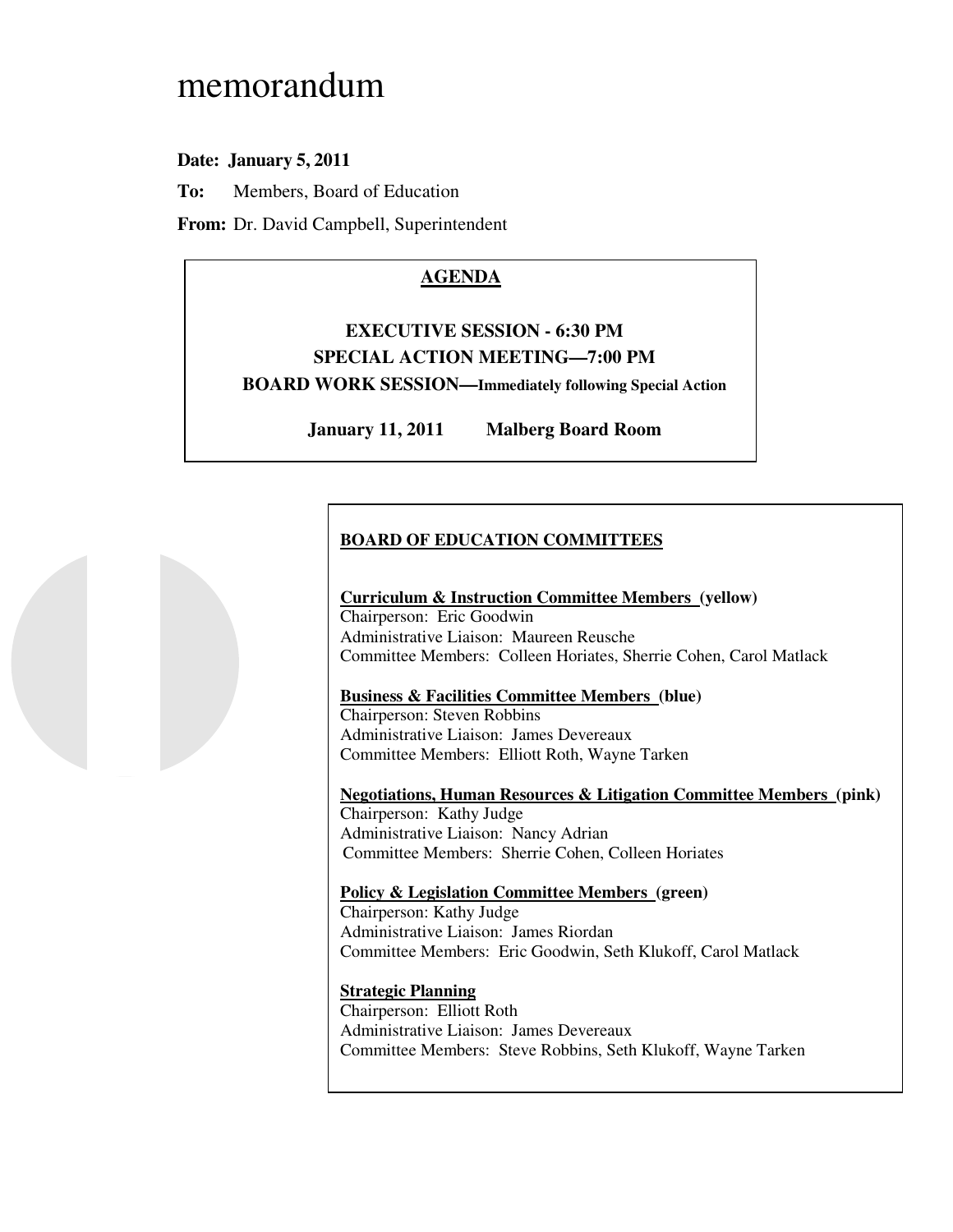## **January 11, 2011**

# **PRESENTATIONS**

## **BOARD WORK SESSION**

• First Public Discussion (Agenda Items -up to three minutes per person)

## **NEW BUSINESS**

• Second Public Discussion (up to three minutes per person)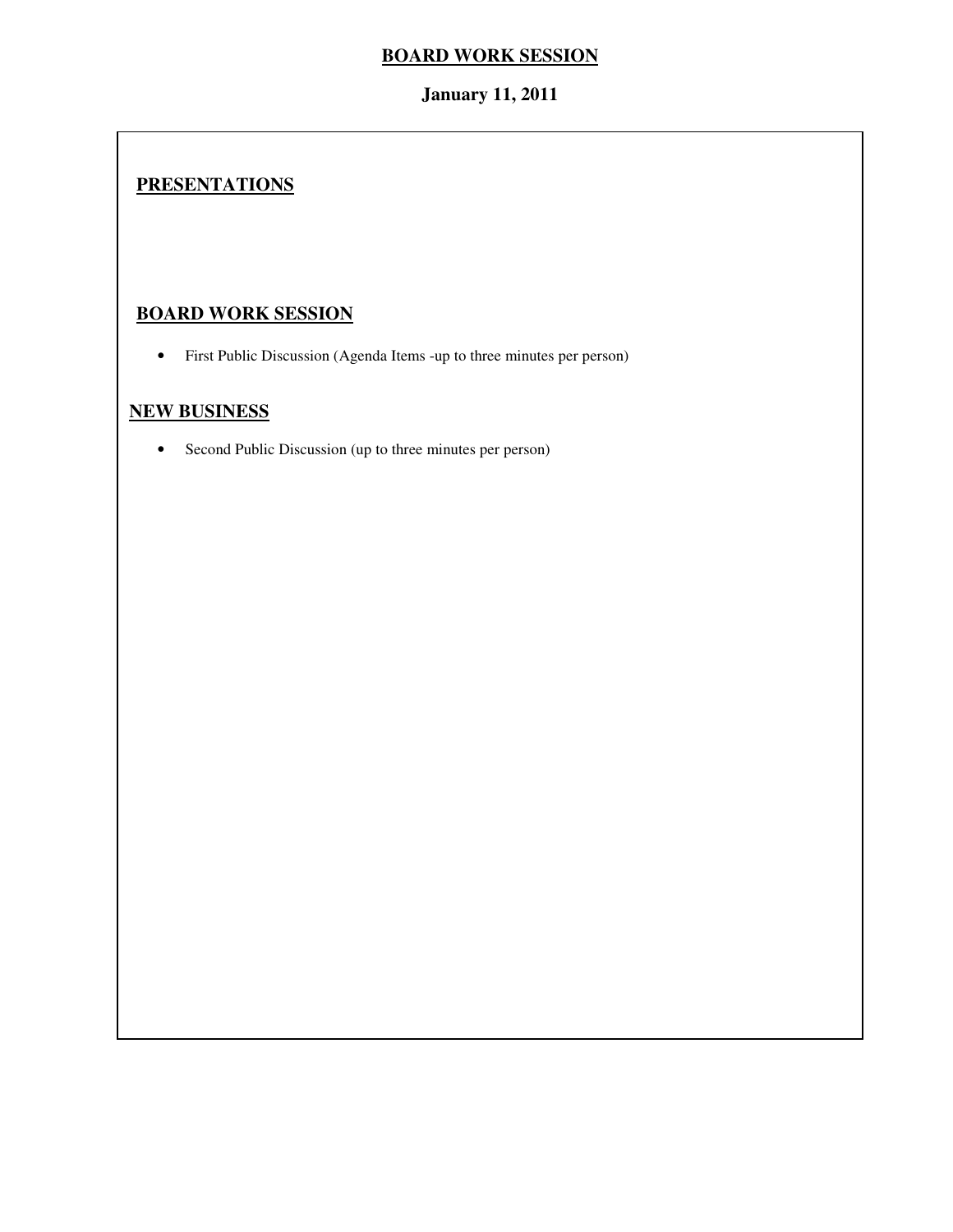## **A. CURRICULUM & INSTRUCTION**

 *Long Range Plan Goals:* 

- \_ *"Establish for students, high academic, social and moral standards which reflect the attributes of a responsible, well-rounded and contributing member of society."*
- \_ *"Design all aspects of curriculum to ensure all students are provided with opportunities to meet or exceed high academic standards."*
- \_ *"Design curriculum that ensures all students acquire the knowledge, skills and behavior necessary to prepare them for higher education and/or the workplace now and in the future."*

The Superintendent recommends the following:

- 1. Approval of Attendance at Conferences and Workshops
- 2. Approval of Reading List
- 3. Approval of Resolutions for Services

#### **ITEM 1. APPROVAL OF ATTENDANCE AT CONFERENCES AND WORKSHOPS**

 **WHEREAS**, certain Cherry Hill School District employees have requested authorization to attend the conference(s)/workshop(s) listed below, and

 **WHEREAS**, the attendance of each employee at the specified conference/workshop is educationally necessary, fiscally prudent and 1) directly related to and within the scope of the employee's current responsibilities and the District's professional development plan, and 2) critical to the instructional needs of the District or furthers the efficient operation of the District;

 **NOW, THEREFORE, BE ITRESOLVED**, that the Cherry Hill Board of Education authorizes the attendance of the employees at the specified conferences/workshops listed below, and be it

 **FURTHER RESOLVED**, that the Board hereby determines that the estimated expenses related to the authorized travel listed below are justified and therefore authorizes payment of any registration fees and reimbursement of statutorily authorized travel expenditures to the designated employees, not to exceed District budgetary limitations and to be in accordance with the provisions of *N.J.S.A.* 18A:11-12, the District's travel policy and procedures, State travel payment guidelines established by the Department of Treasury in NJOMB circular letter 08-13 OMB, and with guidelines established by the federal Office of Management and Budget:

| # | <b>NAME</b>                                   | <b>CONFERENCE</b>                          | <b>DATE</b>   | <b>COST</b><br><b>NOT TO EXCEED</b>                                  |
|---|-----------------------------------------------|--------------------------------------------|---------------|----------------------------------------------------------------------|
|   | Gabe Paoletti<br>Camden Catholic<br><b>HS</b> | Link Crew Basic Training,<br>Southbury, CT | $3/7-9, 2011$ | \$2382.98<br>Registration/Mileage/<br><b>Tolls</b><br>Title II funds |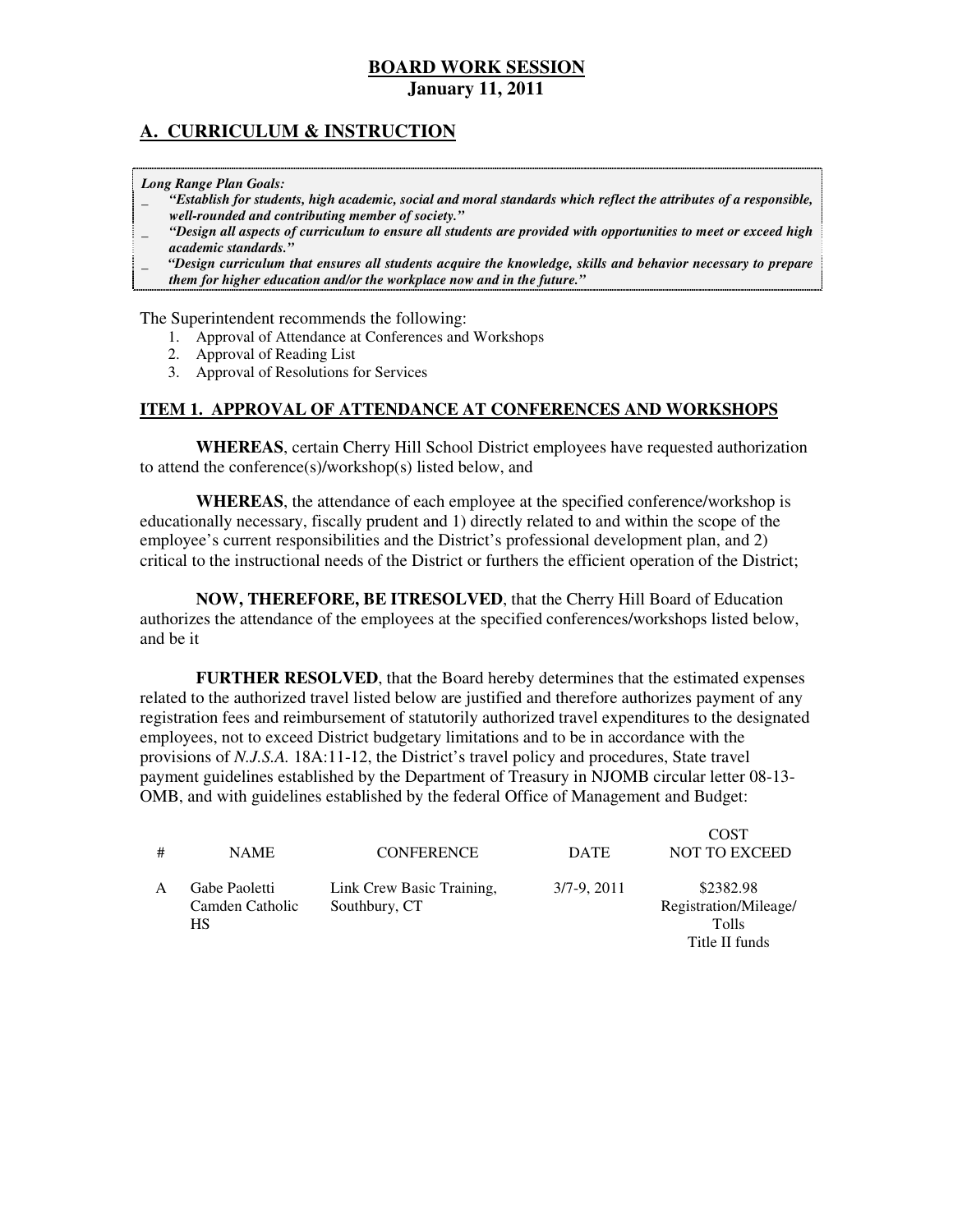## **A. CURRICULUM & INSTRUCTION**

#### **ITEM 2. APPROVAL OF READING LIST**

 It is recommended that the Board approve the following additions to the Secondary reading list as discussed at the Curriculum and Instruction meeting on December 6, 2010.

| <b>Titles and Authors</b>                                           | Grade    |
|---------------------------------------------------------------------|----------|
| The Joy of Chemistry: The Amazing Science of Familiar Things, by    | 10.11.12 |
| Cathy Cobb & Monty L. Fetterolf                                     |          |
| Napoleon's Button's: How 17 Molecules Changed History, by Penny Lee | 10.11    |
| Couteur & Jay Burreson                                              |          |

### **ITEM 3. APPROVAL OF RESOLUTIONS FOR SERVICES**

#### **3A. RIDER TO THE PROFESSIONAL SERVICES AGREEMENT BETWEEN THE BOARD AND JOSEPH C. HEWITT, D.O.**

 **WHEREAS,** the Cherry Hill Board of Education (the "Board") previously approved a Professional Services Agreement between the Board and Joseph C. Hewitt, D.O., for provision of psychiatric evaluations of certain District pupils for the 2010-2011 school year; and

 **WHEREAS,** the parties desire to amend the Agreement to include the provision of additional psychiatric consultation services to pupils in the District's Wrap Around program; and

 **WHEREAS**, the Board, pursuant to its authority under N.J.S.A. 18A:18A-5a(1), may negotiate and award a contract for professional services without the necessity of public advertising for bids and bidding therefor;

 **NOW, THEREFORE, BE IT RESOLVED,** that the Cherry Hill Board of Education approves a Rider to the professional services contract between the Board and Dr. Hewitt for the term of July 1, 2010 through June 30, 2011, on file in the office of the Assistant Superintendent, Curriculum and Instruction, with a concomitant increase to the original contract sum by Thirty- Five Thousand Dollars (\$35,000.00), thereby adjusting the total amount of the contract to a sum not to exceed Fifty-five Thousand Dollars (\$55,000.00); and be it

 **FURTHER RESOLVED**, that the Board authorizes its President and Secretary to execute the Rider.

#### P.O. # 11-03092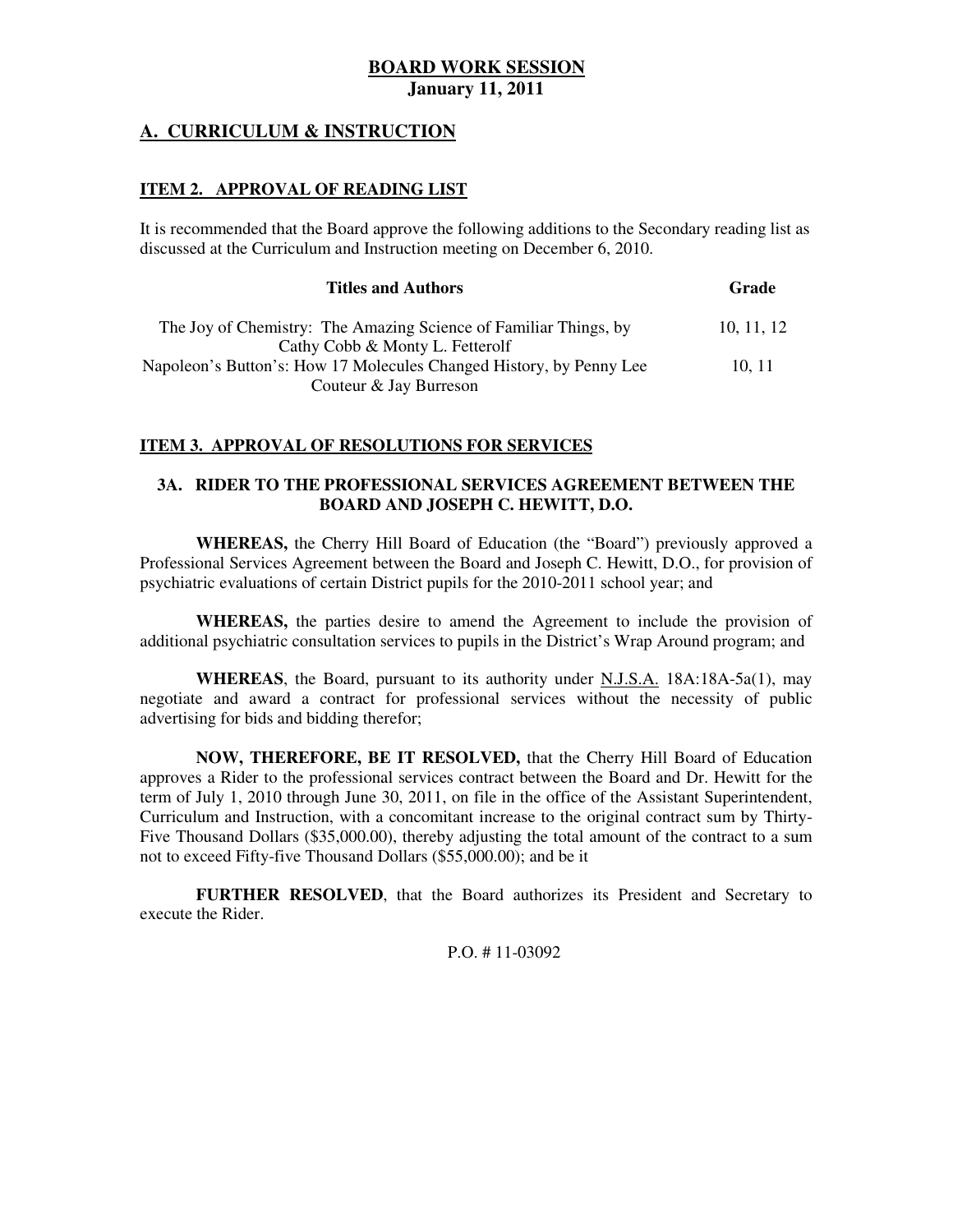### **A. CURRICULUM & INSTRUCTION**

#### **ITEM 3. APPROVAL OF RESOLUTIONS FOR SERVICES-continued**

#### 3B.  **SAMOST JEWISH FAMILY & CHILDREN'S SERVICE OF SOUTHERN NEW JERSEY ("JFCS") (A DIVISION OF JEWISH FEDERATION OF SOUTHERN NEW JERSEY) 3B. RIDER TO THE SERVICES AGREEMENT BETWEEN THE BOARD AND**

 **WHEREAS,** the Cherry Hill Board of Education (the "Board") previously approved a Services Agreement between the Board and Samost Jewish Family & Children's Services of Southern New Jersey ("JFCS") for the provision of Job Development, Job Coaching, Job Coaching Supervision and Transportation services to certain District pupils for the 2010-2011 school year; and

 **WHEREAS**, due to an increased need for such services the parties desire to amend their original Agreement to increase the total contract cost for provision of such services by \$25,000; and

 **WHEREAS,** the services are in the nature of an extraordinary unspecifiable service ("EUS") and not subject to public bidding per N.J.S.A. 18A:18A-5(a)(2), in that the need for expertise, extensive training and proven reputation in the field of endeavor are essential to the project for which the contract is being awarded, and the services are of such a qualitative nature that the performance of the services cannot be reasonably described by written specifications;

 **NOW, THEREFORE, BE IT RESOLVED,** that the Cherry Hill Board of Education approves a Rider to the professional services contract between the Board and JFCS for the term of July 1, 2010 through June 30, 2011, on file in the office of the Assistant Superintendent, Curriculum and Instruction, with a concomitant increase to the original contract sum by Twenty- Five Thousand Dollars (\$25,000.00), thereby adjusting the total amount of the contract to a sum not to exceed One Hundred Thirty-five Thousand Dollars (\$135,000.00); and be it

 **FURTHER RESOLVED**, that the Board authorizes its President and Secretary to execute the Rider.

P.O. # 11-02928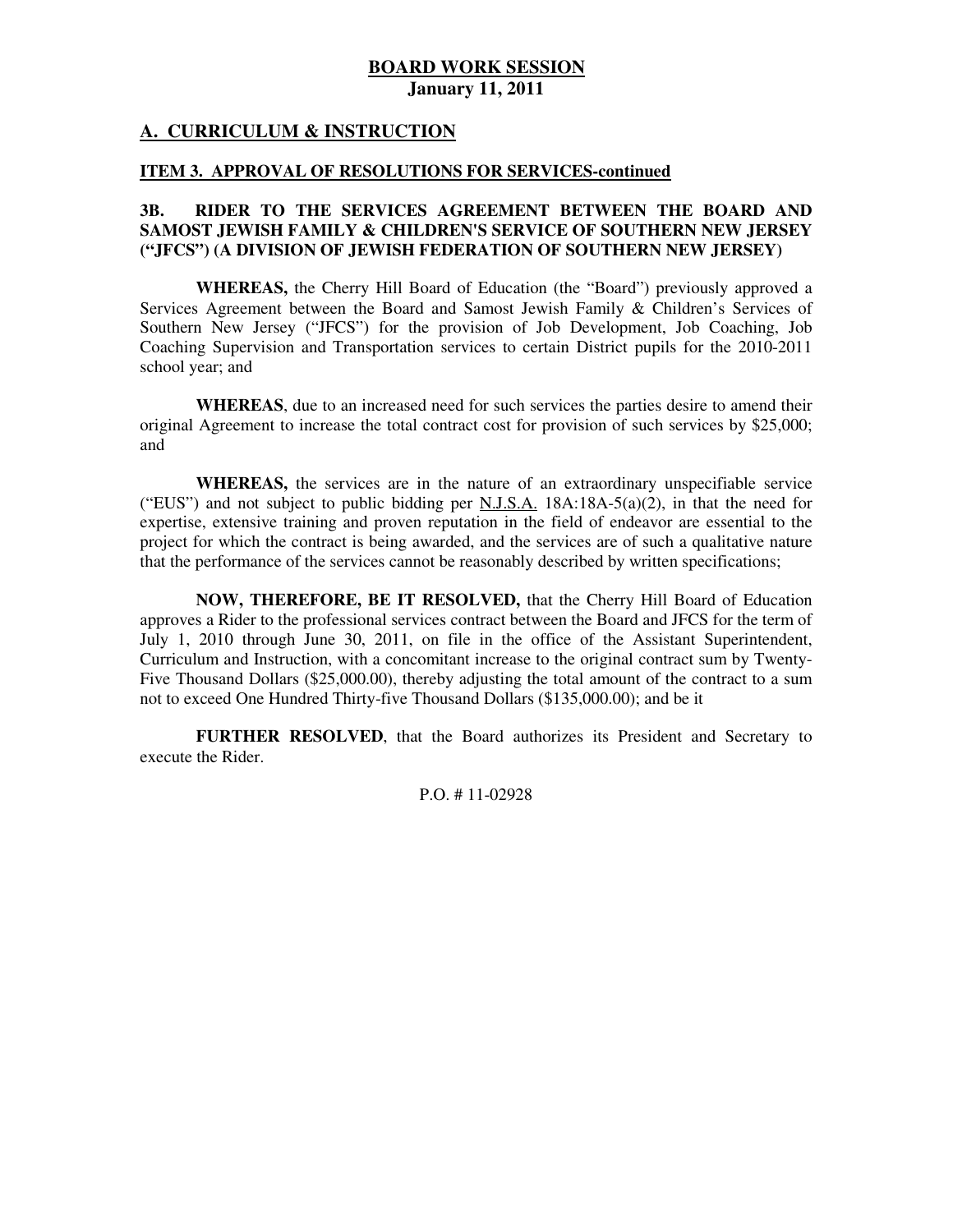#### **B. BUSINESS AND FACILITIES**

- 1. Financial Reports
- 2. Resolutions
- 3. Resolution for the Award of Bids
- 4. Resolution for the Award of Request for Qualifications / Request for Proposal
- 5. Resolution for the Award of Transportation

## *The Superintendent recommends the following:*

#### **ITEM 1. FINANCIAL REPORTS**

- a) BOARD SECRETARY'S CERTIFICATION AND TREASURER'S REPORT FOR NOVEMBER 2010
- b) SACC FINANCIAL REPORT FOR NOVEMBER 2010
- $\mathbf{c}$ ) LINE ITEM TRANSFER REPORTS FOR THE MONTH OF NOVEMBER 2010
- $\rm d)$ FOOD SERVICE OPERATING STATEMENT FOR NOVEMBER 2010
- e) DISBURSEMENT OF FUNDS
- f) APPROVAL OF BILL LIST

#### **ITEM 2. RESOLUTIONS**

- a) RESOLUTION AUTHORIZING CONTRACTS WITH APPROVED STATE CONTRACT VENDORS
- b) RESOLUTION AUTHORIZING THE USE OF AWARDED VENDORS THROUGH EDUCATION DATA SERVICES
- c) RESOLUTION TO APPROVE APPLICATION TO GERBER LIFE INSURANCE COMPANY FOR EXCESS LOSS INSURANCE
- d) RESOLUTION TO APPROVE INTEGRATED PRESCRIPTION DRUG PROGRAM AGREEMENT
- e) RESOLUTION TO APPROVE ADMINISTRATIVE SERVICES AGREEMENT BETWEEN CHERRY HILL PUBLIC SCHOOLS AND WILLIS OF NEW JERSEY, INC.

#### **ITEM 3. RESOLUTION FOR THE AWARD OF BIDS**

- a)  $\#$ LANDS-121410 LANDSCAPING DISTRICT WIDE (12-16-10)
- b) #EDWHR-011811 HS EAST DOMESTIC WATER HEATER REPLACEMENT  $(1-18-11)$

#### **ITEM 4. QUALIFICATIONS / REQUEST FOR PROPOSAL RESOLUTION FOR THE AWARD OF REQUEST FOR**

a) DEMOGRAPHIC REPORT ANALYSIS (1-13-11)

#### **ITEM 5. RESOLUTION FOR THE AWARD OF TRANSPORTATION**

a) VOORHEES SCHOOL DISTRICT - JOINTURE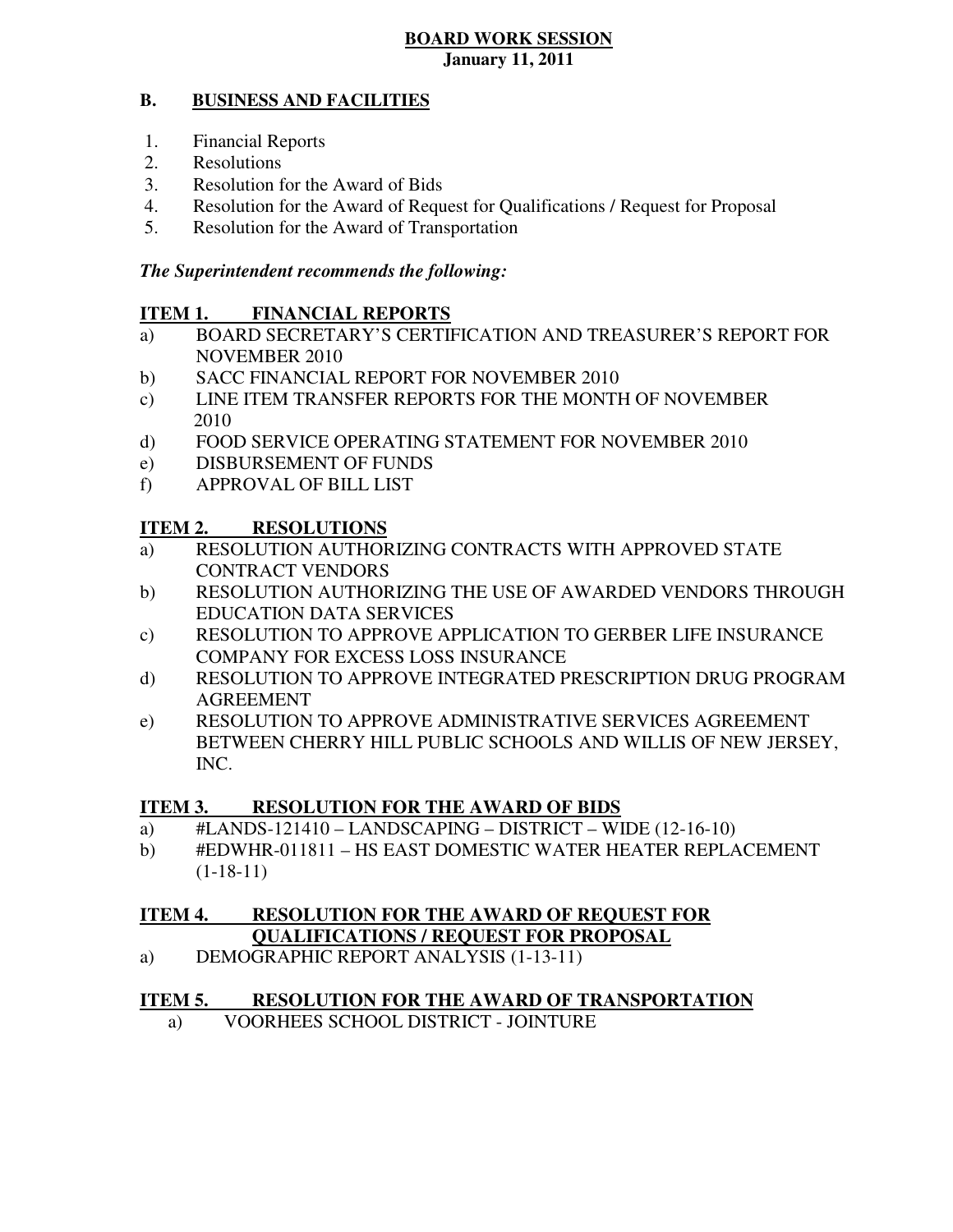#### **B. B. BUSINESS AND FACILITIES**

Long Range Plan Goals

- *"Provide a clean, healthy, safe, and secure physical environment for all students and staff."*
- *"Consistently allocate the funds necessary for systematically maintaining, upgrading, and repairing all school district facilities."*

 *The Superintendent recommends the following:* 

#### **ITEM 1. FINANCIAL REPORTS**

## a) BOARD SECRETARY'S CERTIFICATION AND TREASURER'S REPORT FOR NOVEMBER

 Pursuant to N.J.A.C. 6A:23A-16.10 (c) 3, I certify that as of November 30, 2010 no budgetary line item account has obligations and payments (contractual orders) which in total exceed the amount appropriated by the Cherry Hill Board of Education pursuant to N.J.S.A. 18A:22-8.1 and N.J.S.A. 18A:22-8.2 and no budgetary line item account has been over-expended in violation of N.J.A.C. 6:23-2.12 (a) 1.

 Pursuant to N.J.A.C. 6A:23A-16.10 (c) 4, the Cherry Hill Board of Education certifies that as of November 30, 2010 and after review of the Secretary's Monthly Financial Report and the Treasurer's Monthly Financial Report and upon consultation with the appropriate district officials, to the best of the Boards' knowledge, no major account or fund has been over-expended in violation of N.J.A.C.  $6A:23A-16.10$  (a) 1 and that sufficient funds are available to meet the district's financial obligations for the remainder of the fiscal year.

#### $b)$ SACC FINANCIAL REPORT FOR NOVEMBER 2010

 It is recommended that the Financial Report for the Cherry Hill School Age Child Care Program for the month of November 2010 be accepted as submitted.

#### $c)$ LINE ITEM TRANSFER REPORTS FOR THE MONTH OF NOVEMBER 2010

 It is recommended that the 2010/2011 Budget be revised by the transfer of funds between line items as listed on the monthly transfer report. (Systems 3000 transfer report).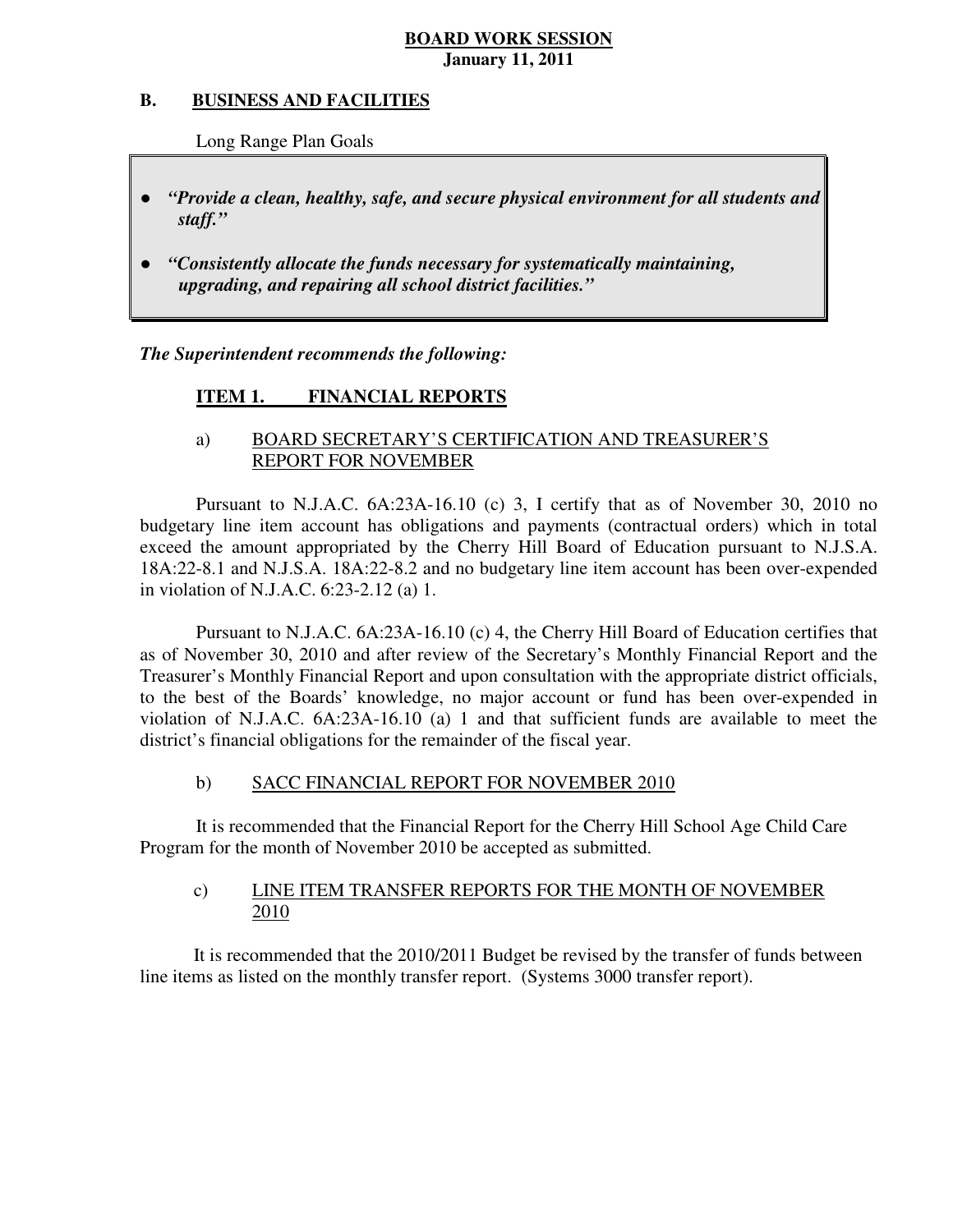#### **B. BUSINESS AND FACILITIES**

#### **ITEM 1. FINANCIAL REPORTS**

#### $\mathbf{d}$ FOOD SERVICE OPERATING STATEMENT FOR NOVEMBER 2010

 It is recommended that the Operating Statement for Cherry Hill Food Services for the month ending November, 2010 be accepted as submitted.

## e) DISBURSEMENT OF FUNDS

| FUND               | <b>AMOUNT</b> | <b>REPORT DATED</b>  |
|--------------------|---------------|----------------------|
| Payroll & FICA     |               | <b>Payroll Dates</b> |
| Food Services      | S             |                      |
| <b>SACC</b>        |               | thru                 |
| <b>Grand Total</b> |               |                      |

# f) APPROVAL OF BILL LIST

 approved as submitted. It is recommended that the Bill List dated , 2010 in the amount of \$ be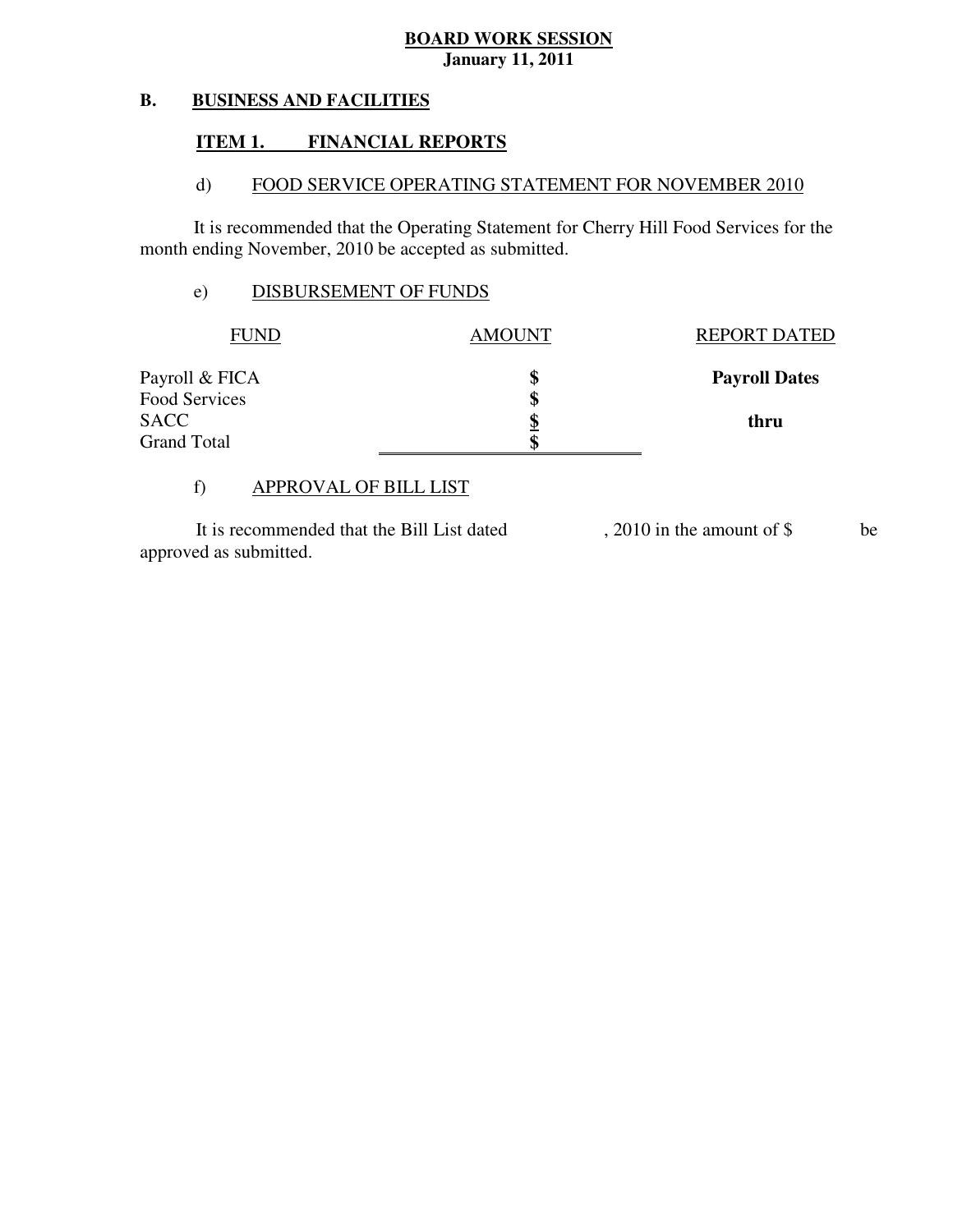#### **B. BUSINESS AND FACILITIES**

#### **ITEM 2. RESOLUTIONS**

## a) RESOLUTION AUTHORIZING CONTRACTS WITH APPROVED STATE CONTRACT VENDORS

 WHEREAS, the Cherry Hill Board of Education, pursuant to N.J.S.A. 18A:18A-10a and N.J.A.C. 5:34-7.29(c), may by resolution and without advertising for bids, purchase any goods or services under the State of New Jersey Cooperative Purchasing Program for any State Contracts entered into on behalf of the State by the Division of Purchase and Property in the Department of the Treasury; and

 WHEREAS, the Cherry Hill Board of Education has the need on a timely basis to purchase goods and services utilizing State Contracts; and

 WHEREAS, the Cherry Hill Board of Education may enter into contracts with the referenced State Contract Vendors through this resolution and properly executed contracts, which shall be subject to all the conditions applicable to the current State Contracts.

 NOW, THEREFORE, BE IT RESOLVED, the Cherry Hill Board of Education authorizes the Purchasing Agent to purchase certain goods or services from those approved New Jersey State Contract Vendors as listed below for the 2010/2011 school year pursuant to all conditions of the individual State Contracts; and

 the availability of sufficient funds prior to the expenditure of funds for such goods or services; and BE IT FURTHER RESOLVED, that James J. Devereaux, Board Secretary shall certify to

 Cherry Hill Board of Education and the referenced State Contract Vendors not to exceed the amounts stated shall be as follows: BE IT FURTHER RESOLVED, that the expiration date of the contracts between the

| Contract<br>Number | Vendor                   | Commodity/Service                                                            | New Jersey State<br>Contract<br><b>Expiration Date</b> | Amount Not to<br>Exceed |
|--------------------|--------------------------|------------------------------------------------------------------------------|--------------------------------------------------------|-------------------------|
| A72605             | W. W. Grainger           | MRO Supplies and                                                             | $1 - 31 - 11$                                          | \$12,000                |
| A69213             | Penn Jersey Paper<br>Co. | Equipment<br><b>Environmentally Preferable</b><br><b>Cleaning Products I</b> | $2 - 14 - 11$                                          | \$10,000                |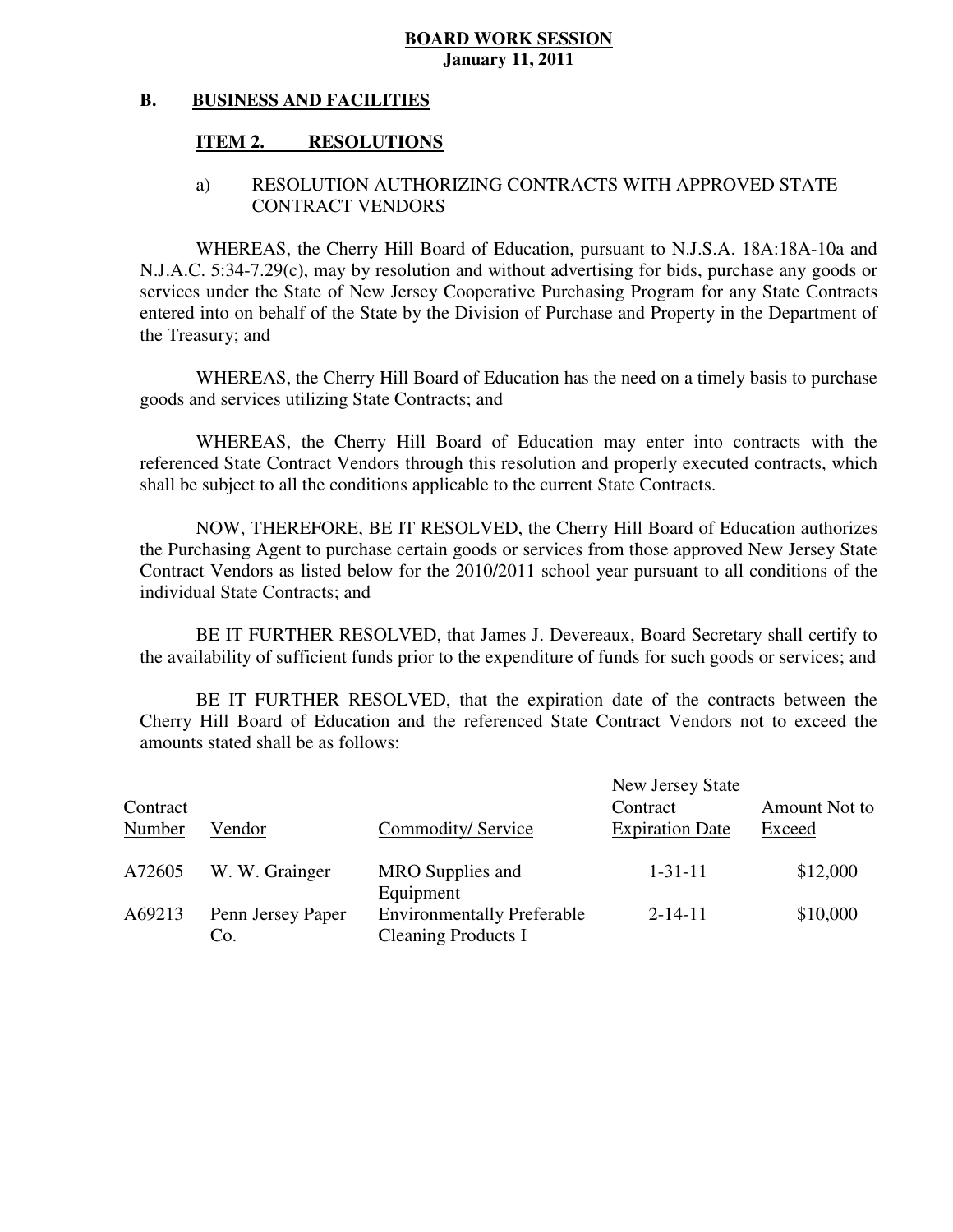#### **B. BUSINESS AND FACILITIES**

#### **ITEM 2. RESOLUTIONS**

## b) RESOLUTION AUTHORIZING THE USE OF AWARDED VENDORS THROUGH EDUCATION DATA SERVICES

WHEREAS, the State of New Jersey has encouraged school districts to cooperatively purchase supplies and/or services; and

 WHEREAS, Educational Data Services provides a list of vendors who have been awarded bids through their open bid process; and

 WHEREAS, the Cherry Hill Board of Education in an effort to save taxpayers money through efficient and cost effective purchasing has entered into an agreement with Educational Data Services to participate in the cooperative bids for supplies and services;

 NOW, THEREFORE BE IT RESOLVED that the Cherry Hill Board of Education approve the following vendors who have been awarded bids through the Educational Data Services, said bids expire on October 31, 2011.

## ATHLETIC SUPPLIES

Aluminum Athletic Equipment, Bid #101136 ARC Sports, Bid #3750 Cannon Sports, Inc., Bid #3750 Jish, Inc./Bill Pearson Sports, Bid #090110 Leezar Sporting Goods, Bid #LZ1010 Levy's Inc., Bid  $#L3750$ MF Athletic / FAC, LLC, Bid #3750 Pyramid School Products, Bid #3750 (NJ COOP) R & R Trophy & Sporting Goods,

Riddell / All American, Bid #11592 Rogers Athletic Co., Bid #3750 Sandy Enterprises, Inc., Bid #09220-1 Schutt Reconditioning, Bid #3750 Sportsman's, Bid #3750

 CUSTODIAL SUPPLIES Bergen Industrial Supply, Bid #BER005 Brodhead-Garrett Co.,

Calico Industries, Inc., Bid #ED0DATANJ00110 Central Poly Corp., Bid #3734 Interline Brands, Inc., Bid #3734 Metco Supply, Inc., Bid  $#10-10$  Mill Wiping Rages, Bid  $#3734$ Pantel Co., LLC, Bid #3734 Sandy Enterprises, Inc., Bid #09220-2 Scoles Floorshine Ind., Bid #3734 Summit Paper Co., Bid #SPC3734 The L. L. Clean Co., Bid #3734 Travers Tool Co., Bid CG092310A

 Bid #NJPB101 Flaghouse, Inc., Bid #16GBUCEB Longstreth Sporting Goods, Bid #NJ3750 Passon's Sports / Sports Supply, Bid #3064707 Winning Teams by Nissel, LLC, Bid #226

Bid #2010236671SS-CTE Maintenance Supplies Co., Bid #3734 Pyramid School Products, Bid #3734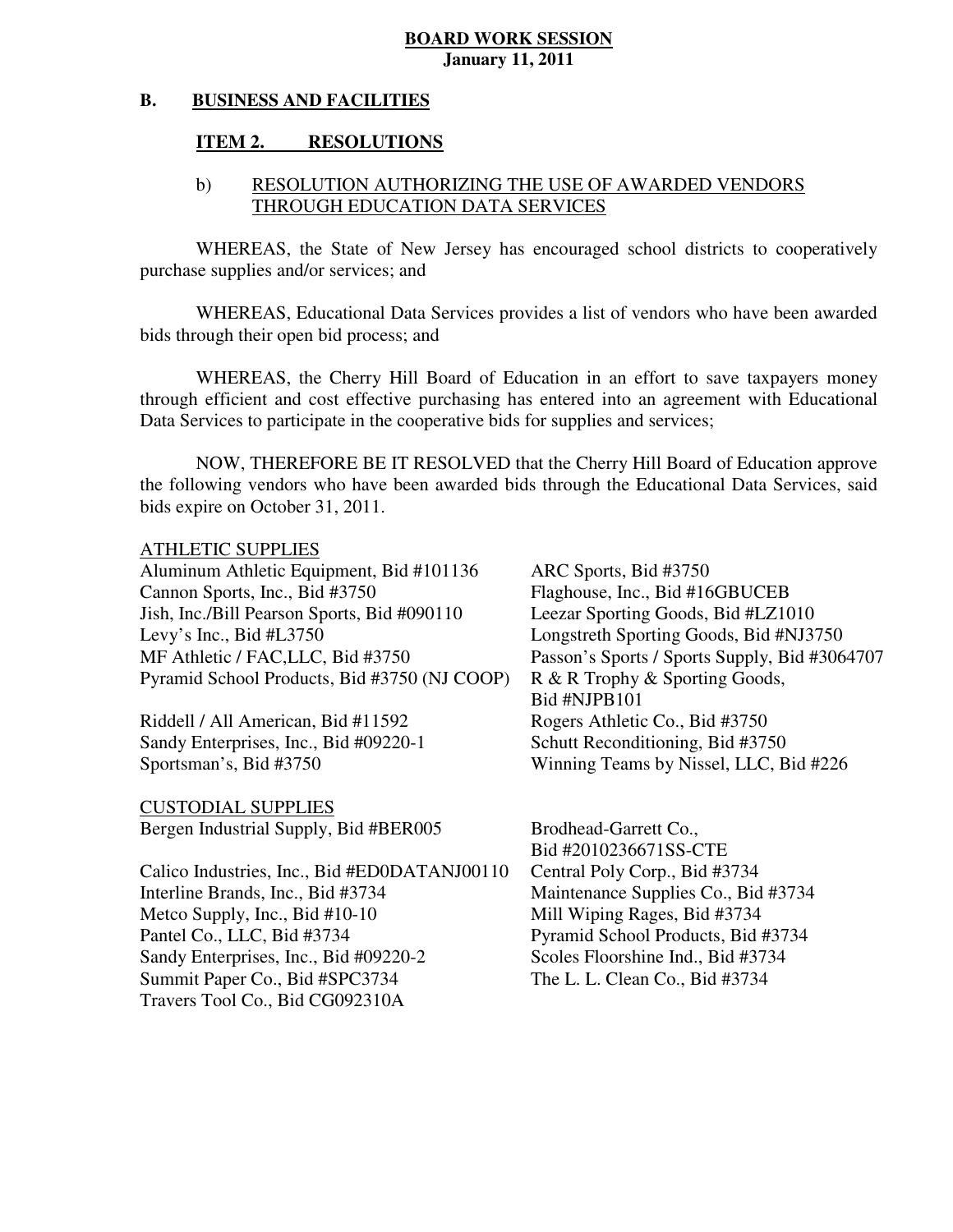#### **B. BUSINESS AND FACILITIES**

#### **ITEM 2. RESOLUTIONS**

## b) RESOLUTION AUTHORIZING THE USE OF AWARDED VENDORS THROUGH EDUCATION DATA SERVICES continued Expiration date October 31, 2011

## AUDIO VISUAL SUPPLIES

Camcor, Inc., Bid #3794 GBC/ACCO Brands USA, LLC, Bid #5084 Paper Clips, Inc., Bid #2011-2012 Total Video Products, Inc., Valiant IMC, Bid #3794 Bid #DSEDSNJ102210 Bid #26-EDCP-2011-2012

 ELEMENTARY SCIENCE SUPPLIES Benz Microscope Optics, Bid  $#10-1000$  Bio Corporation, Bid  $#1234$ Carolina Biological Supply, Bid #P105868 EAI Education/Eric Armin Inc.,

ETA / Cuisenaire, Bid #3713NJ Kelvin LP, Bid #62025 Nasco, Bid #5592 Pantel Co., LLC, Bid #3713 Pitsco Education, Bid #457860 Sargent-Welch / VWR, Bid #VBO3766385 Science Kit, LLC, Bid #CP05133

 FAMILY / CONSUMER SCIENCE Nasco, Bid #55577

 FINE ART SUPPLIES Cascade School Supplies, Bid #68280 Ceramic Supply, Bid #3752 Dick Blick Co., Bid  $#OBM6030$  Nasco, Bid  $#55027$ Sax Arts Education / School Specialty, Sheffield Pottery, Inc., Bid #2010236780SS Bid #NJCOOP #3752 Triarco Arts & Crafts, LLC, Bid #55763

 HEALTH AND TRAINER SUPPLIES Henry Schein, Inc., Bid #35439

 LIBRARY SUPPLIES Brodart Co., Bid #67700 Metco Supply, Bid #10-22A Pantel Co., LLC, Bid #3742 Sandy Enterprises, Inc., Bid #10130-5

## PHOTOGRAPHY SUPPLIES

Freestyle Sales Co., Inc., Bid #423436 Peter's Camera Shop, Bid #NJ11-1 Valley Litho Supply, Bid #3747

Dynamite FX, Bid #13173 Troxell Communications, Inc.,

Bid #3713NJCOOP Fisher Science Education, Bid #10265-4210 Parco Scientific Co., Bid #PQA9015 Sandy Enterprises, Inc., Bid 10130-10

S.A.N.E., Bid #5914

School Health Corp., Bid #1806355

GBC / ACCO Brands USA, LLC, Bid #5084 Highsmith / Division of GHC, Bid #CD72011 Cascade School Supplies, Bid #68286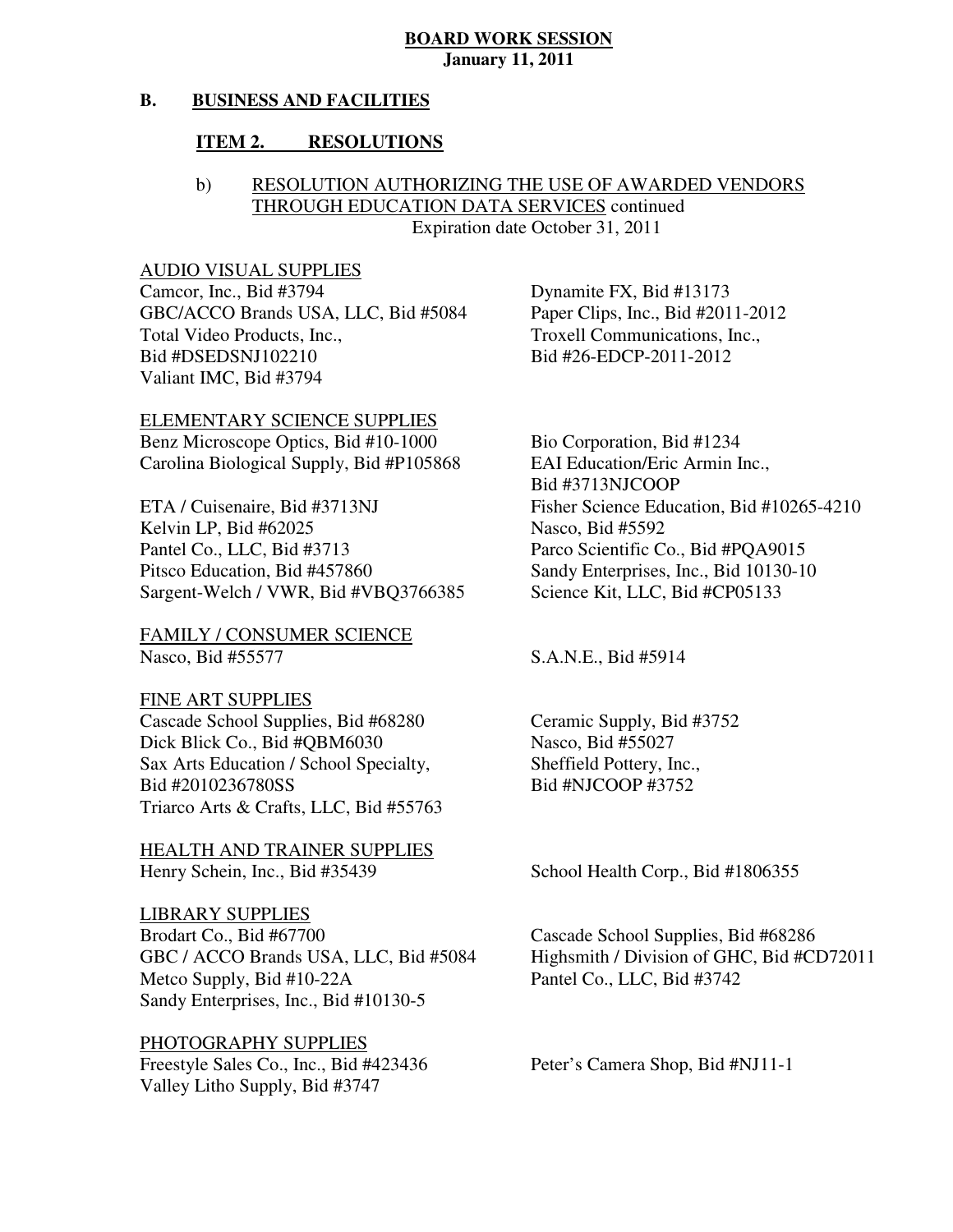#### **B. BUSINESS AND FACILITIES**

#### **ITEM 2. RESOLUTIONS**

## b) RESOLUTION AUTHORIZING THE USE OF AWARDED VENDORS THROUGH EDUCATION DATA SERVICES continued Expiration date October 31, 2011

## PHYSICAL EDUCATION SUPPLIES

Levy's Inc., Bid  $#L3740$  Nasco, Bid  $#55066$ Passon's Sports/Sports Supply, Sportime/School Special, Bid #3064711-2010 Bid #2010236783SS

#### ROCKETRY

 Brodhead-Garrett Co., Bid #2010236670SS-CTE Electronix Express, Bid #3727 Kelvin, LP, Bid #62022 Midwest Technology Products, Bid #2025943 Paxton/Patterson, LLC, Bid #B733071 Pitsco Education, Bid #457495 Satco Supply, Bid #76-77153

## SCIENCE SUPPLIES

 Benz Microscope Optics, Bid #100-10000 Bio Corporation, Bid #1234 Carolina Biological Supply, Bid #P105868 Fisher Science Education, Bid #10265-4210 Frey Scientific, Bid #2010236768-SS Kelvin, LP, Bid  $\#62025$  Nasco, Bid  $\#55068$ Nasco, Bid #55068 Parco Scientific Co., Bid #POA9016 Pitsco Education, Bid #458466 RNJ Electronics, Inc. Bid #RNJ3714 RSR Electronics, Inc., Bid #3714 Sandy Enterprises, Inc., Bid #10130-9 Science Kit, LLC, CP01532

## TECHNOLOGY SUPPLIES

 $\overline{B}$ rodhead-Garrett, Bid #2010236867-SS Kelvin, LP, Bid #602025 Metco Supply, Inc., Bid #10-22 Paxton Patterson, LLC, Bid #B732963 RSR Electronics, Inc., Bid #3753 Satco Supply, Bid #76-102210

## TEACHING AIDS

Becker's School Supplies, Bid #3725 **EAI** Education/Eric Armin Kaplan Early Learning Co., Bid #3306

Metco Supply, Bid #10-1B Sandy Enterprises, Inc., Bid #09220-4 School Specialty / Childcraft,

Teacher's Discovery, Bid #3725

Metco Supply, Bid  $#10-1C$ Sandy Enterprises, Inc., Bid #09220-3

EAI Education/Eric Armin, Inc, Bid #3714 Pantel Co., LLC, Bid #3714 Sargent Welch/VWR, Bid #VBQ3011199 Ward's Natural Science, Bid #L009375-115

Midwest Technology Products, Bid #2026077 Valley Litho Supply, Bid #3753

Discount School Supply, Bid #D1300350 ETA / Cuisenaire, Bid #3725NJ Lakeshore Learning Materials, Bid #2011-2012NJ Paterson School Supplies, LLC, Bid 10012010 Bid #2010236635SS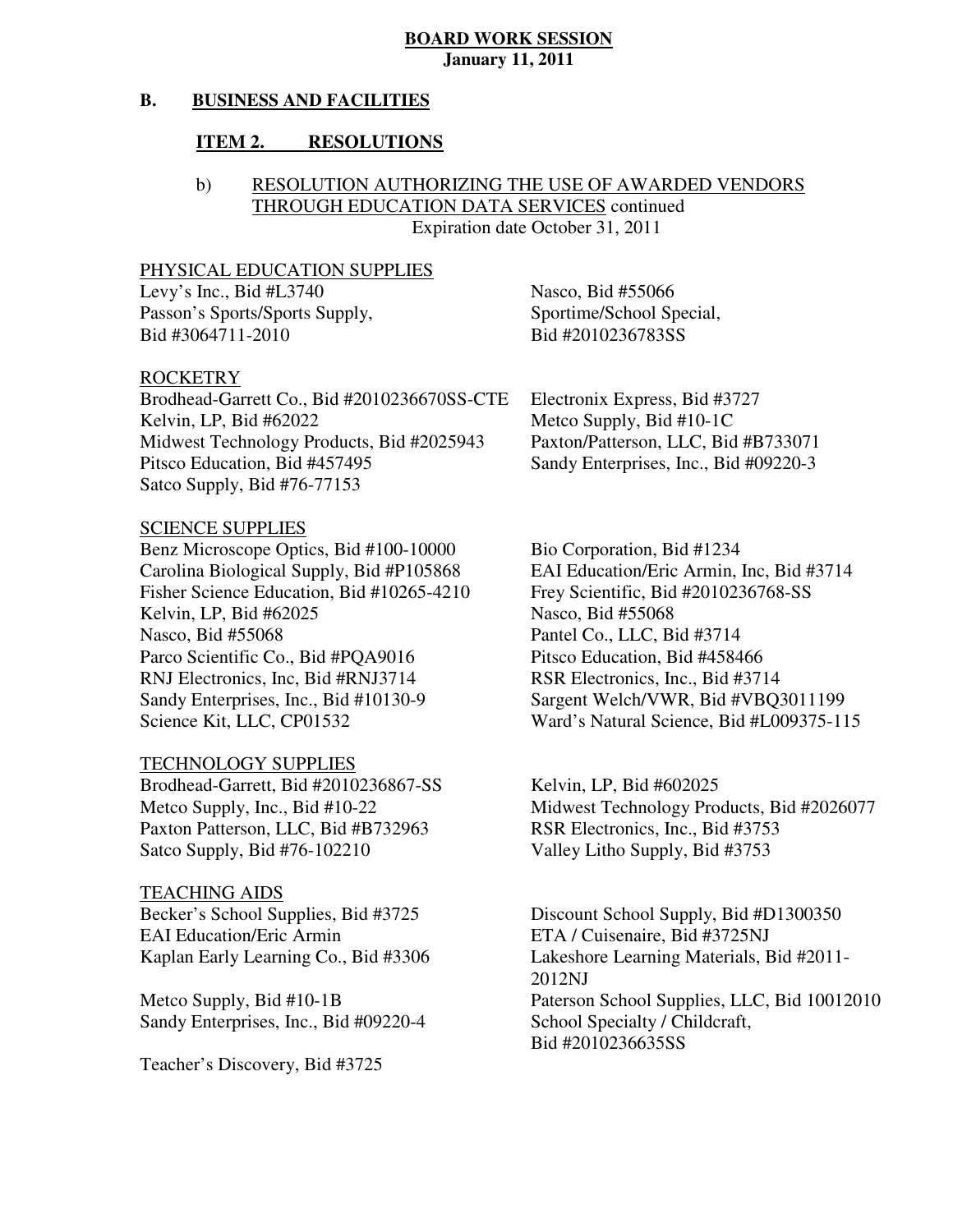#### **B. BUSINESS AND FACILITIES**

#### **ITEM 2. RESOLUTIONS**

## b) RESOLUTION AUTHORIZING THE USE OF AWARDED VENDORS THROUGH EDUCATION DATA SERVICES continued Expiration date October 31, 2011

## SPECIAL NEEDS

Flaghouse, Inc., Bid #18XBVCCB Phonak, LLC, Bid #3739 School Specialty / Abilitations, Theradapt Products, Inc., Bid #2010236639SS

Bid #ESC2010 Lightspeed Technologies, Inc., Bid #3739 Sandy Enterprises, Inc., Bid #09220-5

SUPPLEMENTAL SCIENCE

 EAI Education / Eric Armin Inc., Bid #EDS-3738 Edvotek, Inc., Bid #3738 Sandy Enterprises, Bid #09220-9 Vernier Software & Technology, Bid #3738JP

#### SUPPLEMENTAL TECHNOLOGY

Allegheny Educational Systems, Electronix Express, Bid #3744 Metco Supply, Inc., Bid #10-1A RNJ Electronics, Inc., Bid #RNJ3744 Bid #AES-92210

Peters Camera Shop, Bid #MC10-1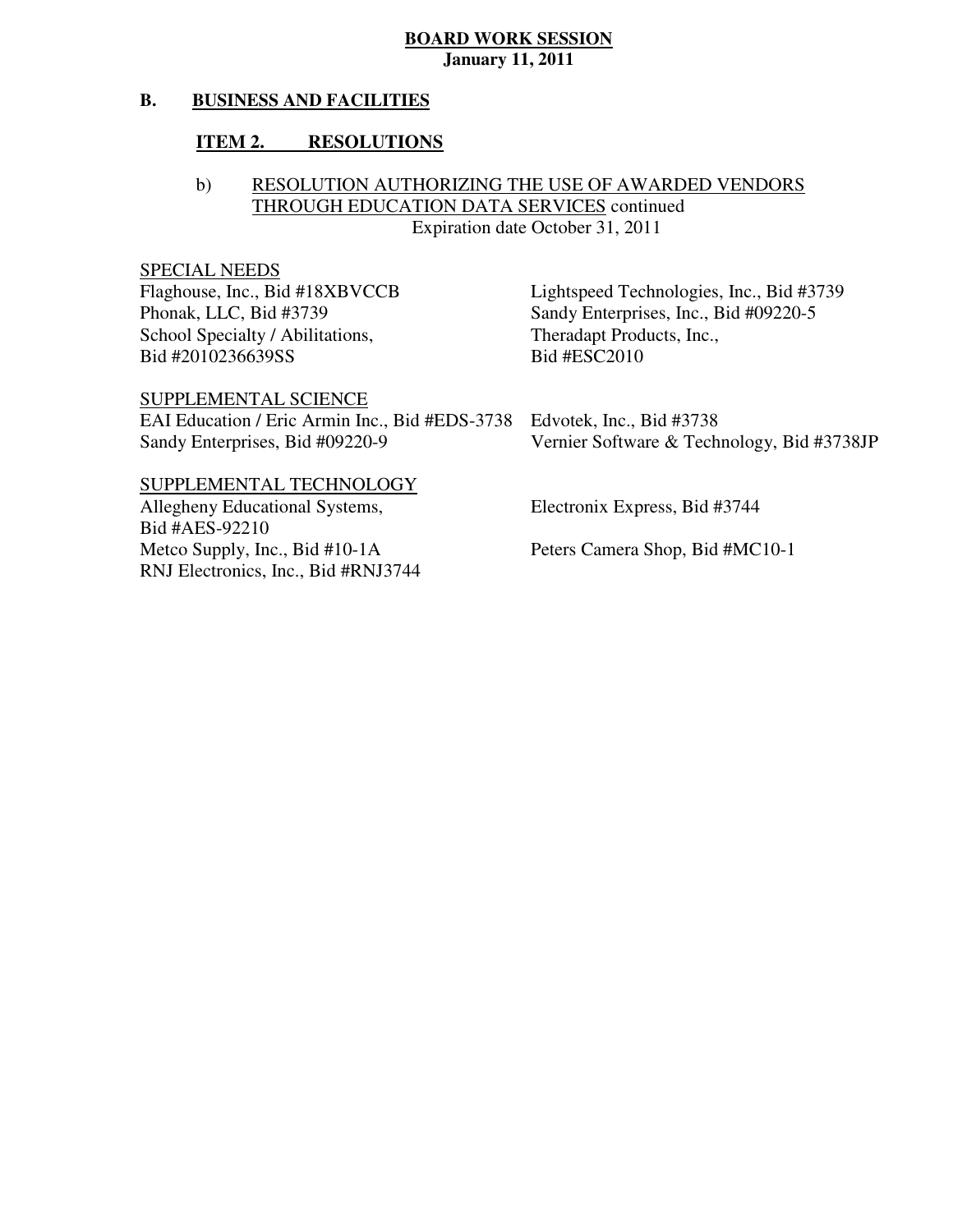#### **B. BUSINESS AND FACILITIES**

#### **ITEM 2. RESOLUTIONS**

## c) RESOLUTION TO APPROVE APPLICATION TO GERBER LIFE INSURANCE COMPANY FOR EXCESS LOSS INSURANCE

 Resolved, that the Cherry Hill Board of Education approve the renewal of the prescription plan reinsurance policy with Gerber Life Insurance Company retroactive to July 1, 2010, upon the terms set forth in the proposal from Willis of New Jersey, Inc. dated November 22, 2010 on file in the office of the Assistant Superintendent-Business, and authorizes the Assistant Superintendent-Business to execute any documents necessary to effectuate the terms of this Resolution.

## d) RESOLUTION TO APPROVE INTEGRATED PRESCRIPTION DRUG PROGRAM AGREEMENT

 Resolved, that the Cherry Hill Board of Education approve the Integrated Prescription Drug Program Master Agreement with Medco Health Solutions, Inc. on file in the office of the Assistant Superintendent-Business and currently in effect, ratifies any actions by District administration to implement such agreement retroactive to September 1, 2009, and authorizes its terms of this Resolution. Assistant Superintendent-Business to execute any other documents necessary to effectuate the

## e) RESOLUTION TO APPROVE ADMINISTRATIVE SERVICES AGREEMENT BETWEEN CHERRY HILL PUBLIC SCHOOLS AND WILLIS OF NEW JERSEY, INC.

 Resolved, that the Cherry Hill Board of Education approve the Administrative Services Agreement on file in the office of the Assistant Superintendent-Business with Willis of New Jersey, Inc. for the provision of certain insurance administrative enrollment services for the term of January 1, 2011 through December 31, 2011 at a monthly fee of \$3,125 so long as Willis is District Broker of Record or \$4,167 if Willis ceases to be District Broker of Record, and authorizes its Assistant Superintendent-Business to execute the Agreement on behalf of the Board.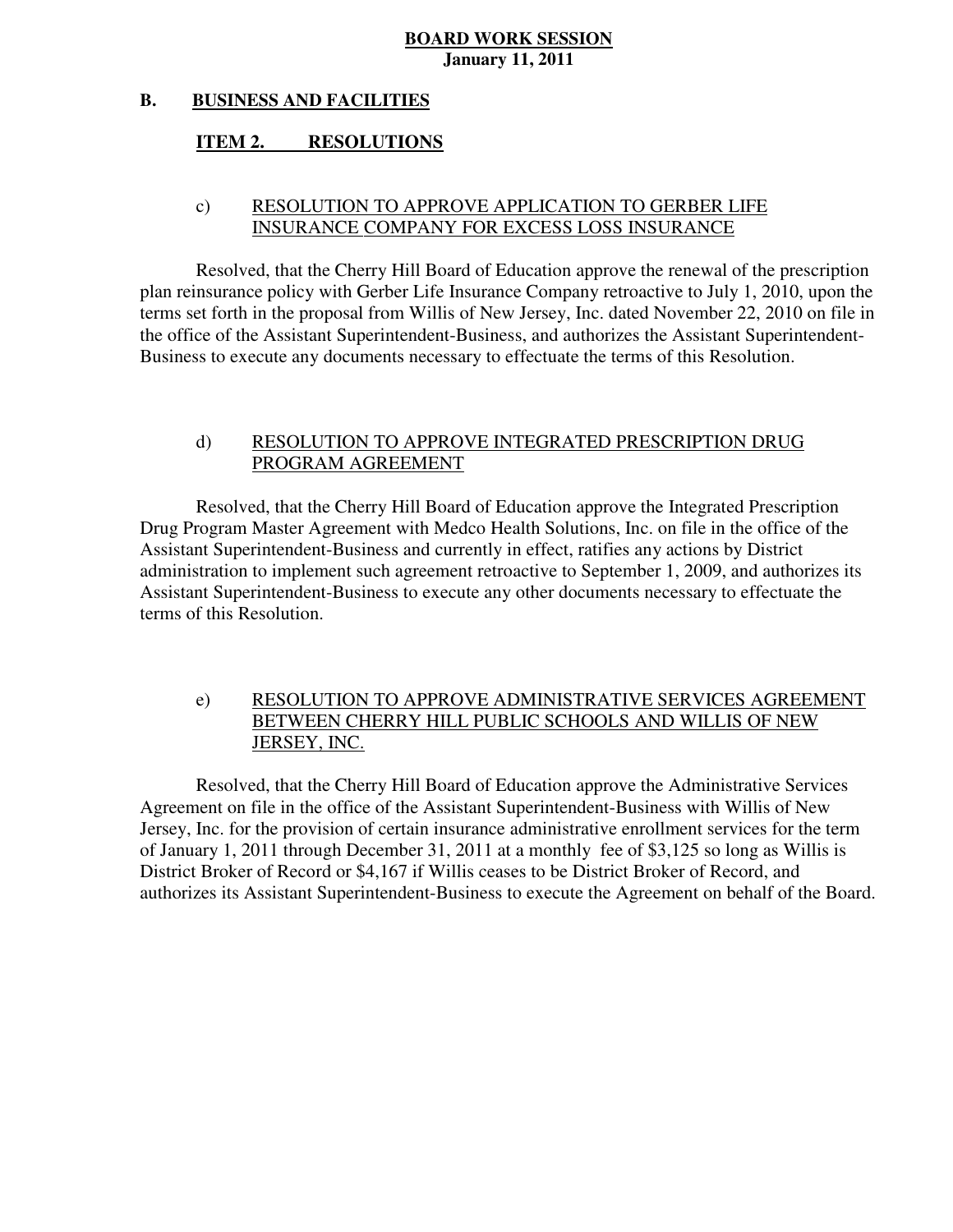#### **B. B. BUSINESS AND FACILITIES**

#### **ITEM 3. RESOLUTION FOR THE AWARD OF BIDS**

## a)  $\#LANDS-121410 - LANDSCAPING - DISTRICT - WIDE (12-16-10)$

#### **INFORMATION:**

 Specifications for the procurement of a vendor to provide landscaping services for the district were advertised and solicited with the following results.

BIDDER BID TOTAL

#### **RECOMMENDATION:**

 It is recommended that BID #LANDS-121410 – LANDSCAPING – DISTRICT – WIDE be awarded as follows based on the lowest responsive and responsible bidder.

BIDDER BID AWARD

## INFORMATION TO BE READY FOR ACTION AGENDA.

 b) #EDWHR-011811 – HS EAST DOMESTIC WATER HEATER REPLACEMENT (1-18-11)

#### **INFORMATION:**

 Specifications for the procurement of a vendor to replace the domestic water heater at High School East were advertised and solicited with the following results.

## BIDDER BID TOTAL

### **RECOMMENDATION:**

 It is recommended that BID #EDWHR-011811 – HS EAST DOMESTIC WATER HEATER REPLACEMENT be awarded as follows based on the lowest responsive and responsible bidder.

INFORMATION TO BE READY FOR ACTION AGENDA.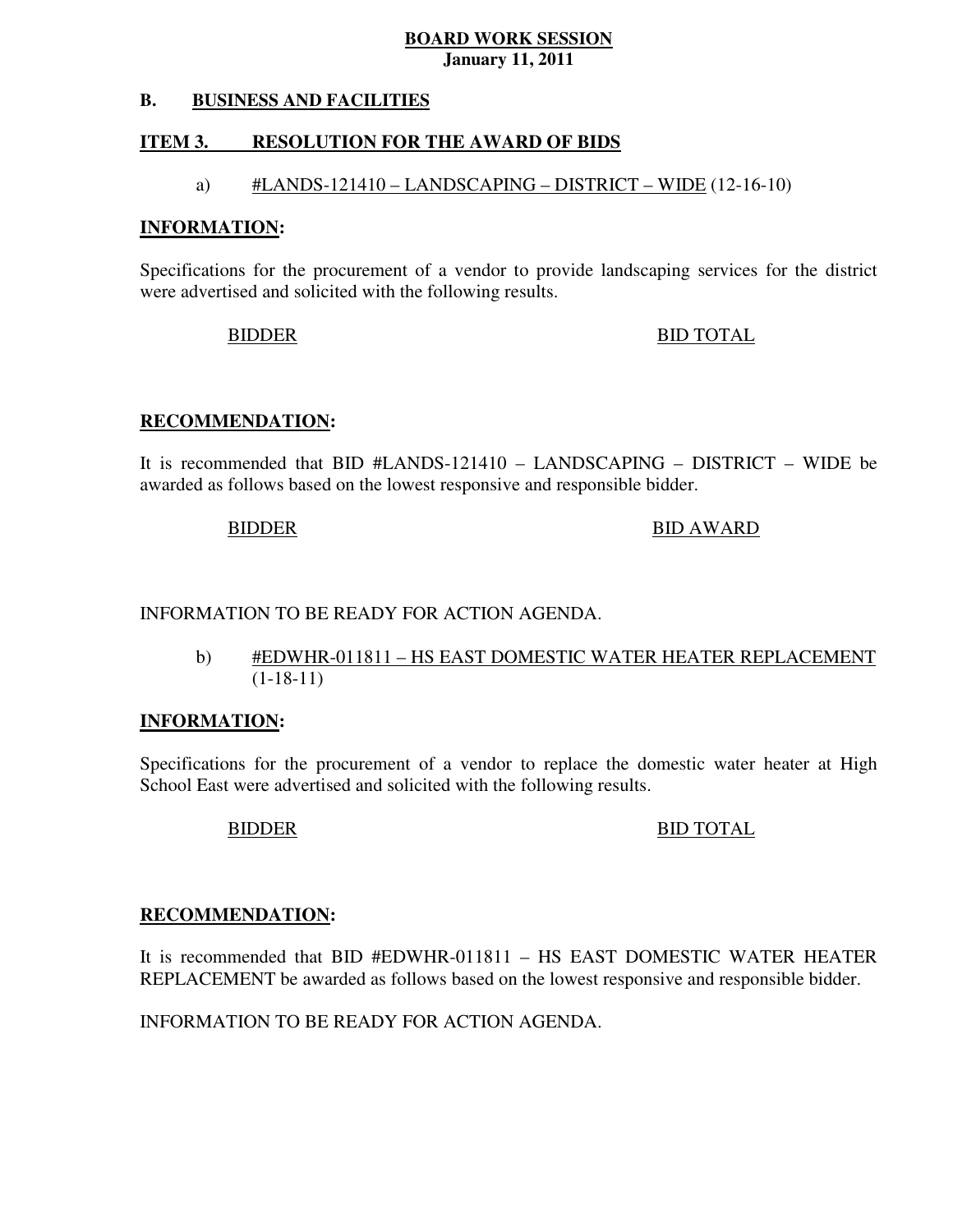#### **B. BUSINESS AND FACILITIES**

#### **ITEM 4. QUALIFICATIONS / REQUEST FOR PROPOSAL RESOLUTION FOR THE AWARD OF REQUEST FOR**

## a) DEMOGRAPHIC REPORT ANALYSIS (1-13-11)

#### **INFORMATION:**

 Specifications for the procurement of a vendor to provide a demographic study/report of the district were advertised and solicited with the following results.

## BIDDER TOTAL

#### **RECOMMENDATION:**

 It is recommended that the request for qualifications / request for proposal DEMOGRAPHIC REPORT ANALYSIS be awarded as follows based on the lowest responsive and responsible bidder.

#### BIDDER TOTAL

Account Code:

INFORMATION TO BE READY FOR ACTION AGENDA.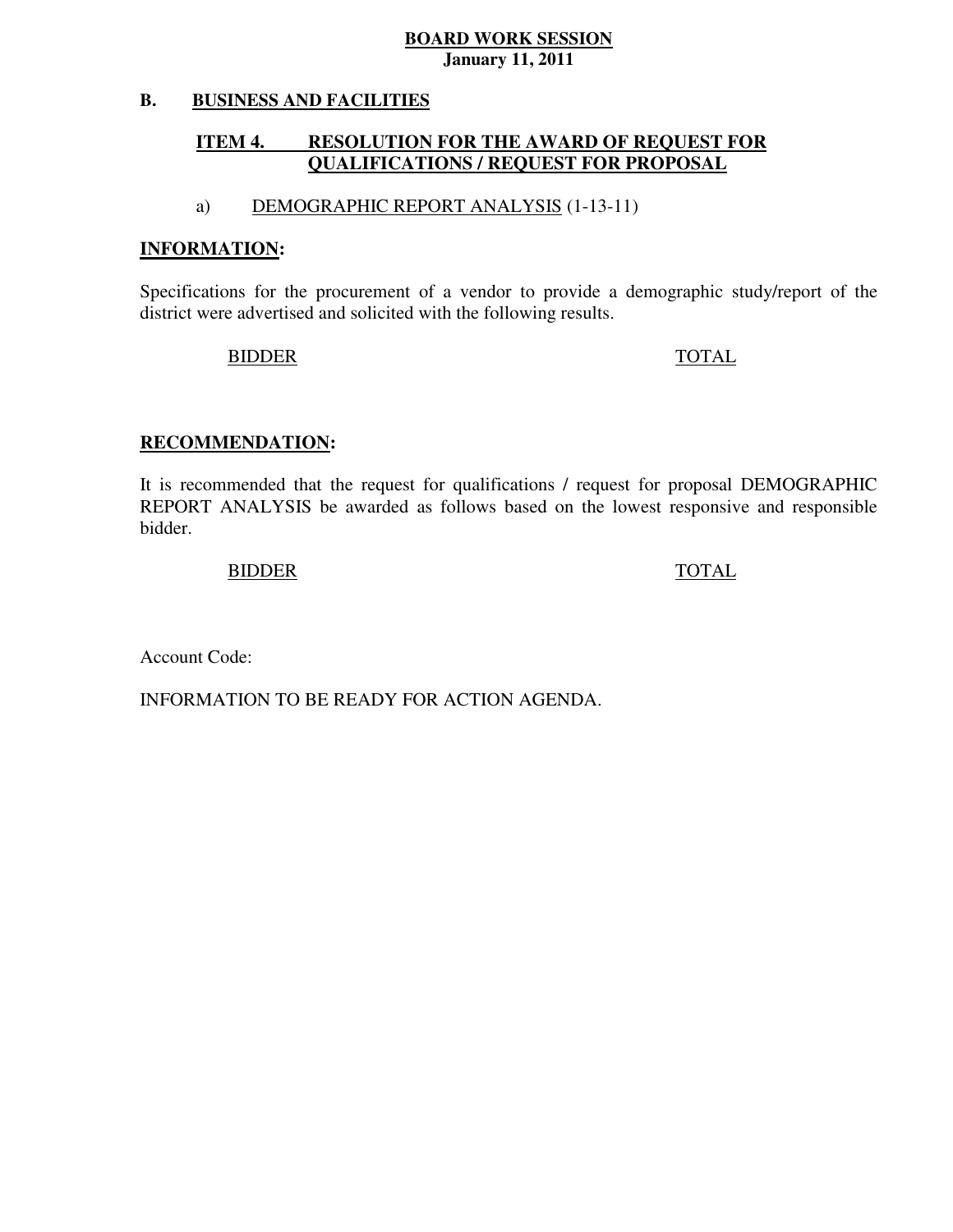#### **B. BUSINESS AND FACILITIES**

## **ITEM 5. RESOLUTION FOR THE AWARD OF TRANSPORTATION**

## a) VOORHEES SCHOOL DISTRICT - JOINTURE

INFORMATION TO BE READY FOR ACTION AGENDA.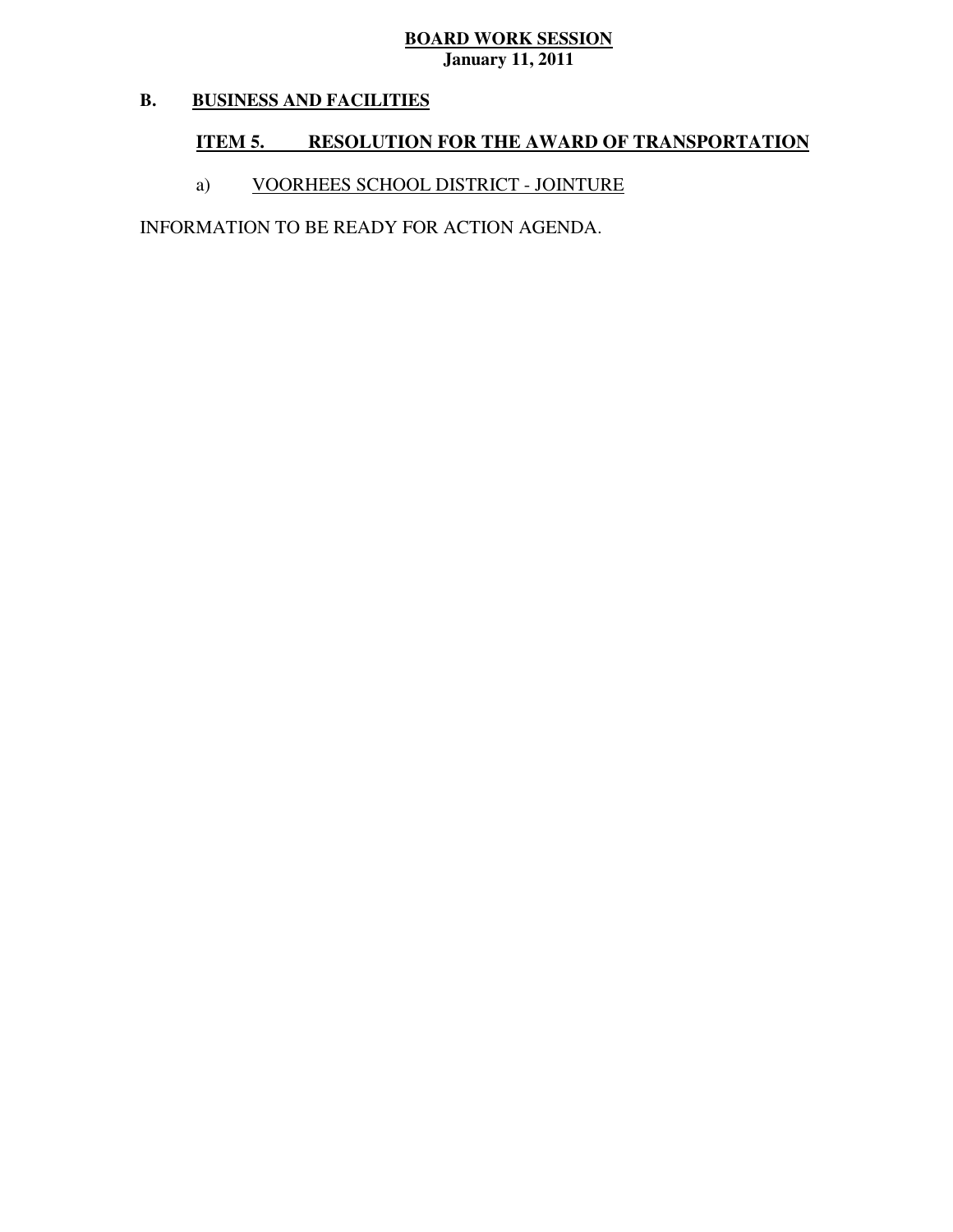## **C. HUMAN RESOURCES/NEGOTIATIONS**

 *0-Long Range Plan Goal:* 

**•** "Optimize Human Resource function to meet changing instructional and organizational *program requirements."* 

The Superintendent recommends the following:

- 1. Termination of Employment— Certificated
- 2. Termination of Employment—Non-Certificated
- 3. Appointments—Certificated
- 4. Appointments—Non-Certificated
- 5. Leaves of Absence—Certificated
- 6. Leaves of Absence—Non-Certificated
- 7. Assignment/Salary Change—Non-Certificated
- 8. Other Compensation—Certificated

## **ITEM 1. TERMINATION OF EMPLOYMENT—CERTIFICATED**

(a) Resignation

### **RECOMMENDATION:**

 It is recommended that the following resignations be accepted on the dates listed for the reasons indicated:

| <b>Name</b>      | Assignment                                                | <b>Effective Date</b> | Reason   |
|------------------|-----------------------------------------------------------|-----------------------|----------|
| <b>Joy Malko</b> | Beck-Head Coach, Girls<br>Basketball (this position only) | 1/03/11               | Personal |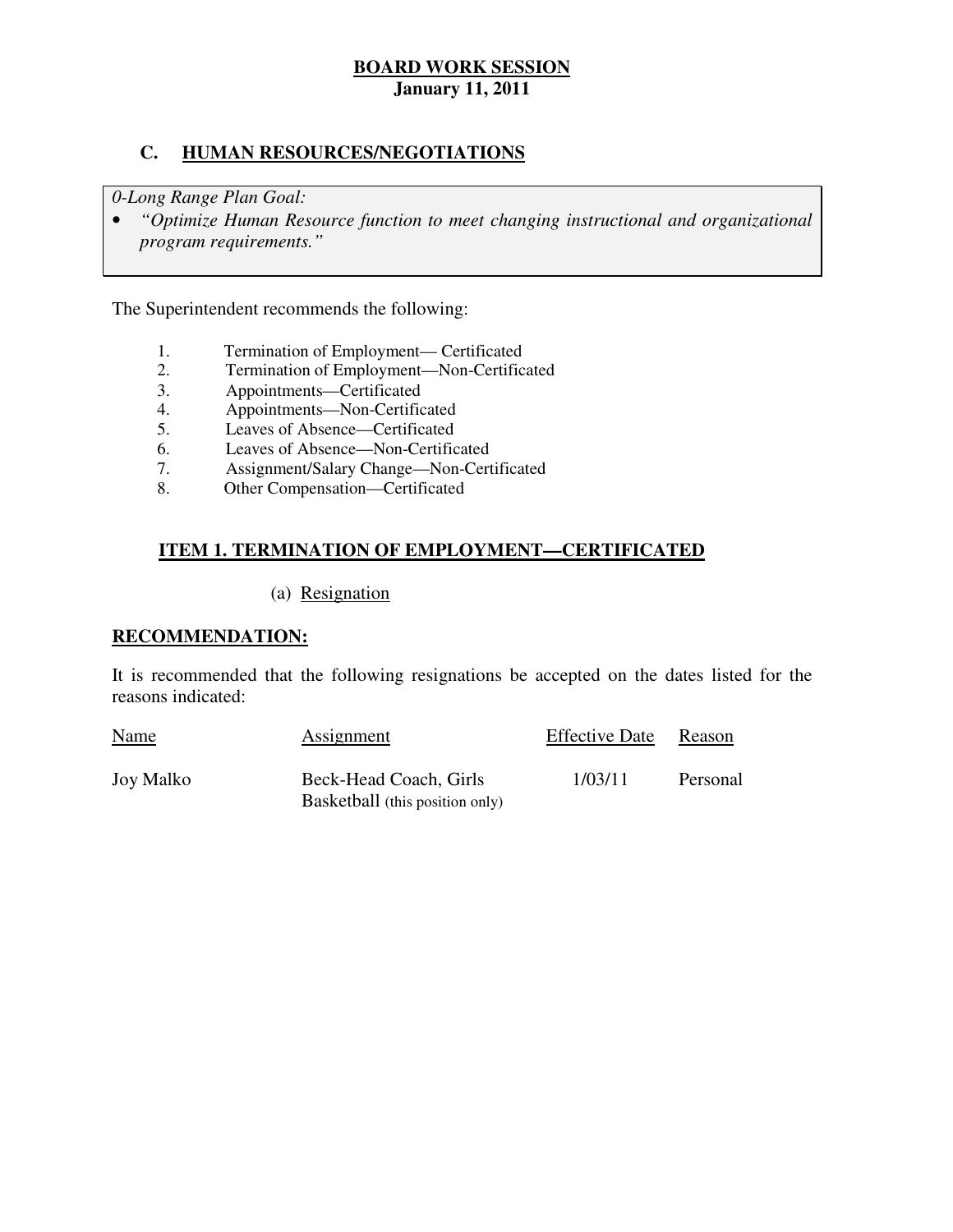## **C. HUMAN RESOURCES/NEGOTIATIONS**

## **ITEM 2. TERMINATION OF EMPLOYMENT-NON-CERTIFICATED**

(a) Resignations

### **RECOMMENDATION:**

 It is recommended that the following resignations be accepted on the dates listed for the reasons indicated:

| Name           | Assignment                                                    | <b>Effective Date</b> | Reason     |
|----------------|---------------------------------------------------------------|-----------------------|------------|
| Patricia Weber | <b>CHHS West-High School</b><br>Student Supervisor (\$22,493) | 7/01/11               | Retirement |
| Karen Levin    | Cooper-EDCC Teacher,<br><b>SACC</b> (\$18,703)                | 1/12/11               | Personal   |

## **ITEM 3. APPOINTMENTS—CERTIFICATED**

(a) Regular

### **RECOMMENDATION:**

 It is recommended that the person listed be approved for 2010-11 school year in accord with the data presented:

| Name                 | Assignment                                                                                                                                                           | <b>Effective Date</b>                  | <b>Hourly Rate/Salary</b>                                  |
|----------------------|----------------------------------------------------------------------------------------------------------------------------------------------------------------------|----------------------------------------|------------------------------------------------------------|
| Cheri Pierce         | <b>Barton/CHHS East-ESL</b><br>(Long term substitute-<br>replacing M. Feeley on leave<br>of absence-budget #11-240-<br>100-101-03-0100/#11-240-<br>$100-101-50-0100$ | 2/03/11-4/12/11<br>(contract extended) | \$50,798 prorated (Masters-step 3)                         |
| <b>Melissa Liles</b> | Barclay-Health & P.E.<br>(IDEA PS ARRA-budget #20-<br>257-100-100-99-0100)                                                                                           | 9/01/10-6/30/11                        | $$18,591$ (Based on 10-11 salary-<br>40%-Bachelors-step 2) |
| Alyson<br>Wiecek     | Barclay-Media Specialist<br>(IDEA PS ARRA-budget #20-<br>257-100-100-99-0100)                                                                                        | 9/01/10-6/30/11                        | \$24,340 (Based on 10-11 salary-<br>40% Masters-step 12)   |
| Lisa Seward          | Kilmer-.5 ESL (budget<br>#11-240-100-101-15-<br>0100)/.5 Title I (FY10<br>budget #20-239-100-101-03-<br>0100)                                                        | 9/01/10-6/30/11                        | $$57,875$ (Masters+15-step10)                              |
| Hilary Meola         | Kilmer-Title I (FY11-<br>budget #20-239-100-101-15-<br>0100)                                                                                                         | 9/01/10-6/30/11                        | $$46,887$ (Bachelors-step 4)                               |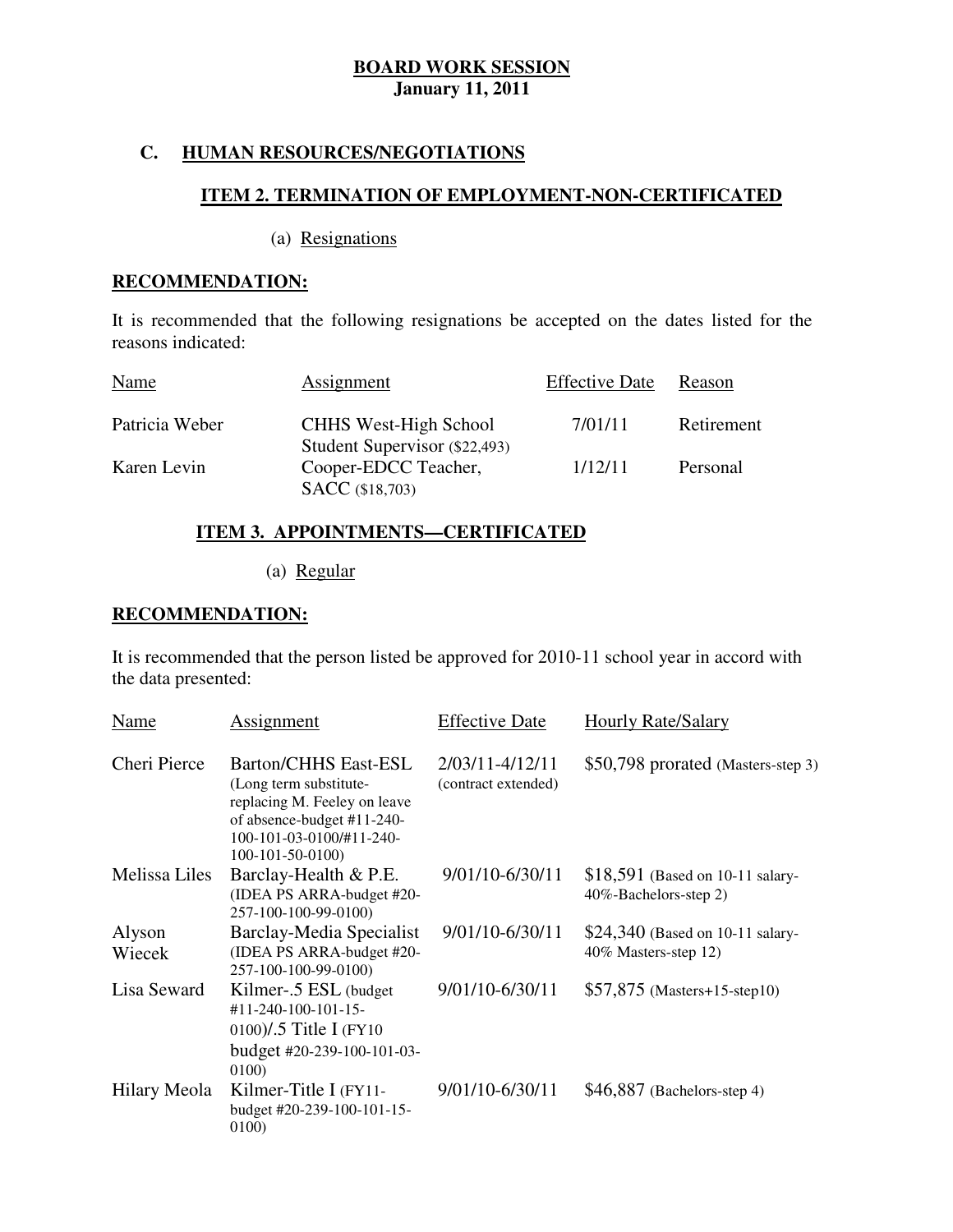#### **C. HUMAN RESOURCES/NEGOTIATIONS**

## **ITEM 3. APPOINTMENTS—CERTIFICATED** - continued

## (a) Regular - continued

| <b>Name</b>            | <b>Assignment</b>                                                                                                                                                                      | <b>Effective Date</b> | <b>Hourly Rate/Salary</b>                                       |
|------------------------|----------------------------------------------------------------------------------------------------------------------------------------------------------------------------------------|-----------------------|-----------------------------------------------------------------|
| Kristina<br>DiGirolamo | Kingston-Title I (FY11)<br>budget #20-239-100-101-18-<br>0100)                                                                                                                         | 11/18/10-6/30/11      | \$46,887 prorated (Bachelors-step)<br>4)                        |
| Maureen<br>Gravante    | Paine-.5 Title I. (\$33,629)<br>prorated of total salary<br>budgeted from FY11-budget<br>#20-239-100-101-27-0100)<br>Stockton-.5 Resource<br>Room (budget #11-213-100-<br>101-33-0100) | 10/26/10-6/30/11      | \$67,258 prorated<br>(Bachelors-step 14)                        |
| Steven<br>Ansert       | Carusi-Language Arts<br>(FY11-Title I funds-budget<br>#20-239-100-101-45-0100)                                                                                                         | 9/01/10-6/30/11       | $$46,887$ (Bachelors-step 4)                                    |
| Margaret<br>Giordano   | Carusi-Language Arts<br>(FY11-Title I funds-budget<br>#20-239-100-101-45-0100)                                                                                                         | 9/01/10-6/30/11       | $$46,677$ (Bachelors-step 3)                                    |
| Lisa Mailley           | CHHS West-English,<br>(FY11-Title I-budget #20-<br>239-100-101-55-0100)                                                                                                                | 11/15/10-6/30/11      | \$46,887 prorated (Bachelors-step)<br>4)                        |
| Shonna<br>Hunter       | <b>CHHS West-Math</b><br>(FY11-Title 1-budget #20-<br>239-100-101-55-0100)                                                                                                             | 11/15/10-6/30/11      | \$48,147 prorated (Bachelors-step)<br>6)                        |
| Lauren Kelly           | Woodcrest-Grade 3<br>(Long term substitute for J.<br>Kleiner on leave of absence-<br>budget #11-120-100-101-36-<br>0100                                                                | 1/26/11-1/28/11       | \$46,887 prorated (Bachelors-step)<br>4)<br>(contract extended) |

### (b) Title I ARRA Funding

## **RECOMMENDATION:**

 It is recommended that Waleska Batista-Arias be appointed to the position of district Structured Learning Experience Coordinator effective 9/01/10-6/30/11 at the salary of \$69,777. Monies budgeted from Title I ARRA funds account #20-235-200-100-99-0100.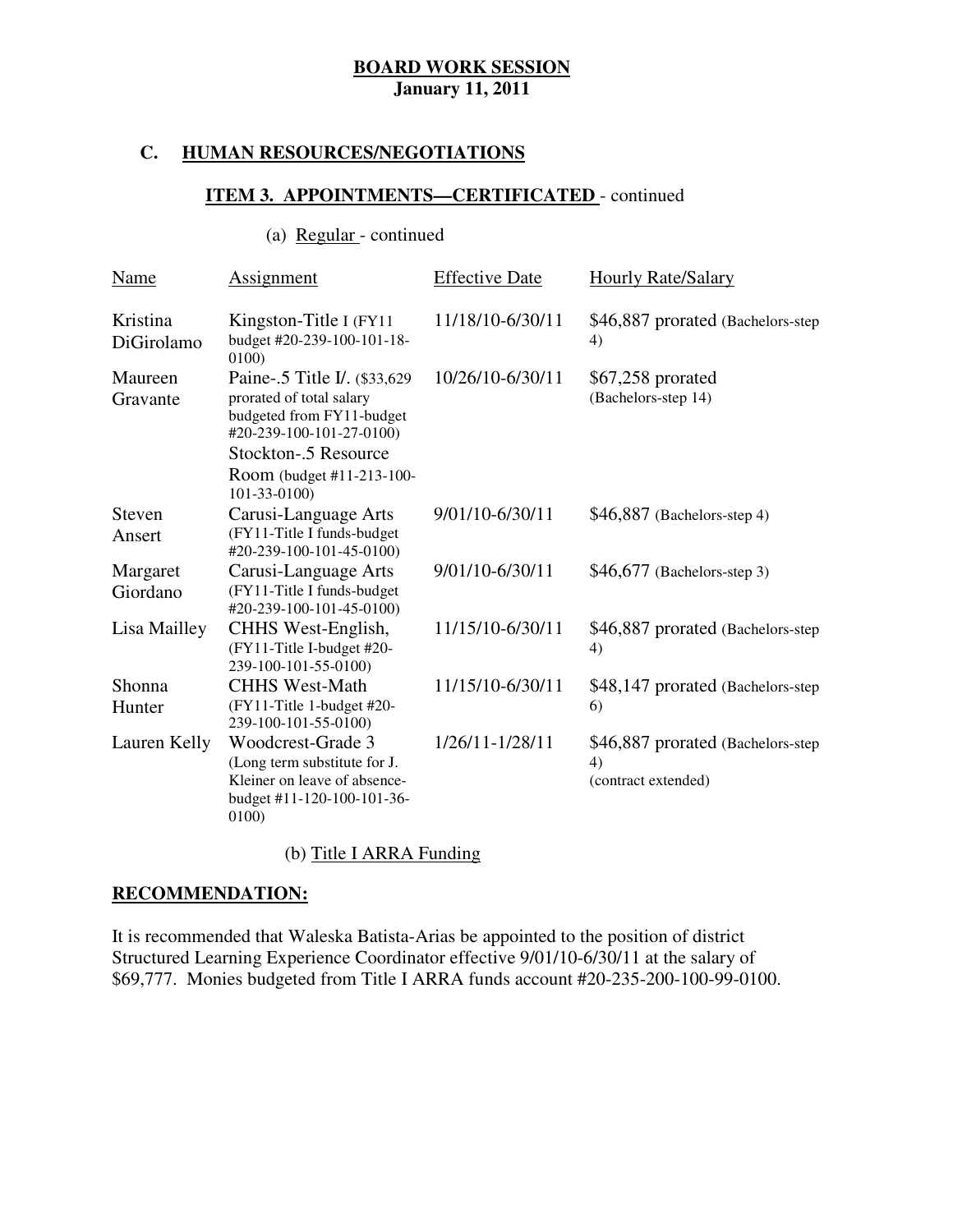## **C. HUMAN RESOURCES/NEGOTIATIONS**

## **ITEM 3. APPOINTMENTS—CERTIFICATED** - continued

(c) Co-Curricular

#### **RECOMMENDATION:**

 It is recommended that the persons listed be approved for co-curricular positions in accord with the data presented:

| Name            | Assignment                                     | <b>Effective Date</b> | Stipend |
|-----------------|------------------------------------------------|-----------------------|---------|
| Joyce Wolfrom   | <b>CHHS West-Indoor</b>                        | 9/01/10-6/30/11       | \$6431  |
| $R$ oos $*$     | Marching Band                                  |                       |         |
|                 | Assistant (budget #11-<br>401-100-100-55-0101) |                       |         |
| E. Marcel Roos* | <b>CHHS West-Indoor</b>                        | 9/01/10-6/30/11       | \$6431  |
|                 | Marching Band                                  |                       |         |
|                 | Assistant (budget #11-                         |                       |         |
|                 | 401-100-100-55-0101)                           |                       |         |
| Michael Mancini | Beck-Head Coach,                               | 9/01/10-6/30/11       | \$5725  |
|                 | Girls Basketball (budget                       |                       |         |
|                 | #11-402-100-100-40-0101)                       |                       |         |
| Craig Strimel*  | <b>CHHS West-Assistant</b>                     | 9/01/10-6/30/11       | \$3452  |
|                 | Coach, Boys Track                              |                       |         |
|                 | (budget #11-402-100-100-                       |                       |         |
|                 | 55-0101)                                       |                       |         |

\*Outside district employee

(d) Substitute Teachers/Nurses

## **RECOMMENDATION:**

 It is recommended that the person listed be approved as a substitute teachers/nurses for the 2010-11 school year effective  $1/26/11-6/30/11$ . Monies budgeted from account #11-120-100-101-98-0101/11-130-100-101-98-0101/11-140-100-101-98-0101.

| <b>Name</b>           | Name               | Name        |
|-----------------------|--------------------|-------------|
| Annette Perez (nurse) | Joy Atkins (nurse) | Lisa Torpey |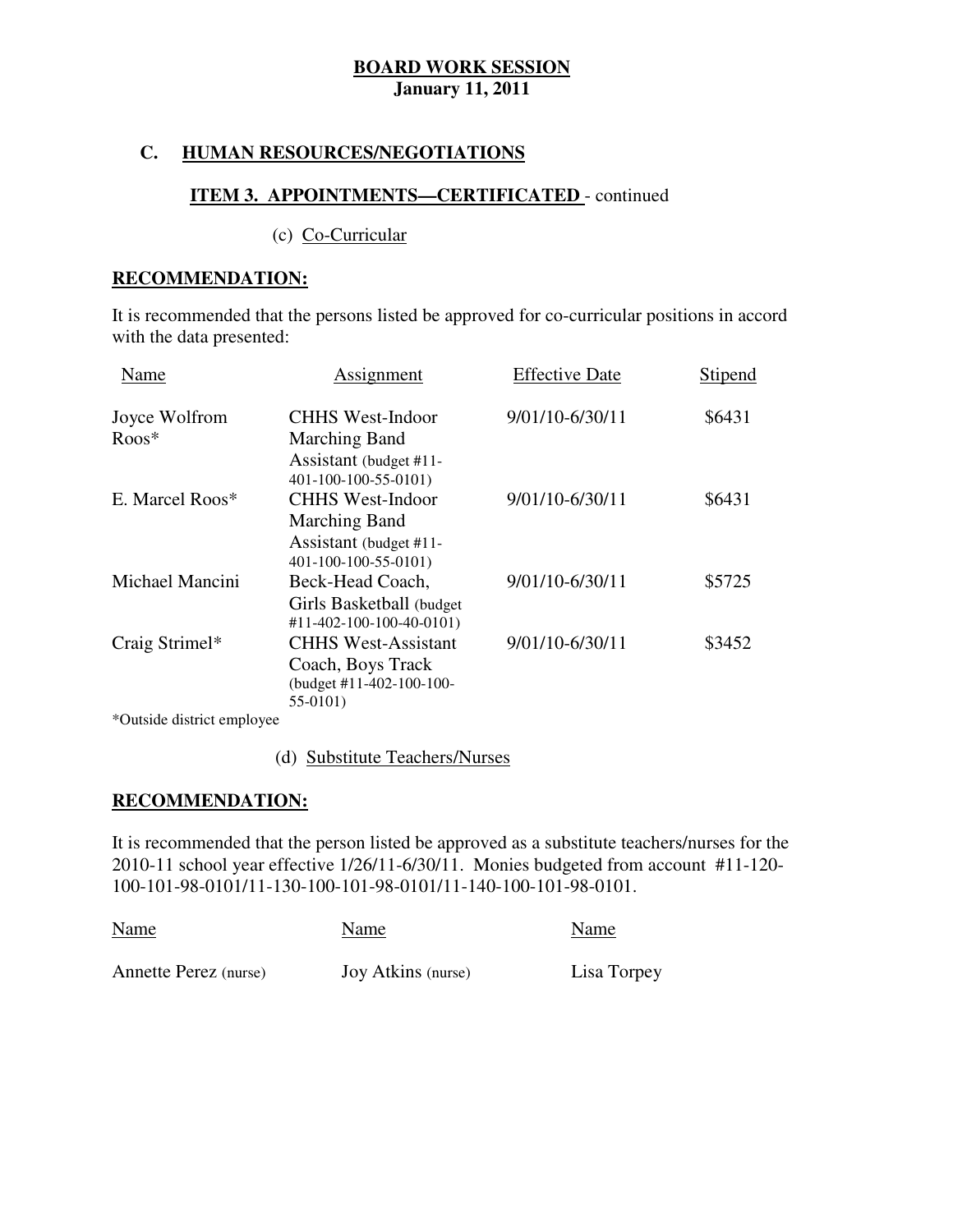## **C. HUMAN RESOURCES/NEGOTIATIONS**

## **ITEM 3. APPOINTMENTS—CERTIFICATED** - continued

#### (e) Student Teaching

### **RECOMMENDATION:**

 It is recommended that the persons listed be approved for student teaching in accord with the data presented:

| <b>Name</b>               | College/University     | <b>Effective Date</b>              | Cooperating Teacher/School                      |
|---------------------------|------------------------|------------------------------------|-------------------------------------------------|
| Tara Dalgelish            | Stockton               | 1/25/11-5/04/11                    | Alicia DeMarco/CHHS East                        |
| Rahsan Kahya              | Rutgers                | 1/19/11-5/06/11                    | Rosanne Rocchino/CHHS<br>East                   |
| Angela<br>Harmon          | Rutgers                | 1/19/11-5/06/11                    | Thomas Weaver/CHHS East                         |
| Traun<br><b>Broadhead</b> | Rowan                  | 1/18/11-5/06/11                    | Lisa Saffici/CHHS West                          |
| Chelsea<br>McFarland      | University of Delaware | 2/07/11-3/25/11                    | <b>James Mark/CHHS West</b>                     |
| Allison<br>Kennedy        | Rowan                  | 1/18/11-3/11/11<br>3/14/11-5/06/11 | Rochelle Senges/Beck<br>Jason Speller/Kingston  |
| Stephen Bon               | Rowan                  | 1/18/11-3/11/11                    | Richard Beckman/Sharp                           |
| Alexis<br>Llewellyn       | Rowan                  | 1/18/11-5/06/11<br>5/09/11-6/17/11 | Lanie Leipow/Stockton<br>Sandra Wilcox/Stockton |
| Samantha<br>Mullner       | Drexel                 | 1/03/11-5/25/11                    | Linda Ferri/Paine                               |
| Alexander<br>Apice        | Rowan                  | 3/14/11-5/06/11                    | Michael Eng/Knight-<br>Stockton                 |
| Diana Senatore            | Fairleigh Dickinson    | 1/03/11-5/31/11                    | Nina Bart/Paine                                 |
| Jennifer Smith            | Rowan                  | 1/18/11-3/11/11                    | Gail Gersi/Johnson                              |

(f) Speech/Language Internship

## **RECOMMENDATION:**

 It is recommended that Katy Galbraith, student at West Chester University be approved for a speech/language internship effective 1/18/11-4/19/11 with Debra Thomas at Barton School as the cooperating Speech Language Therapist.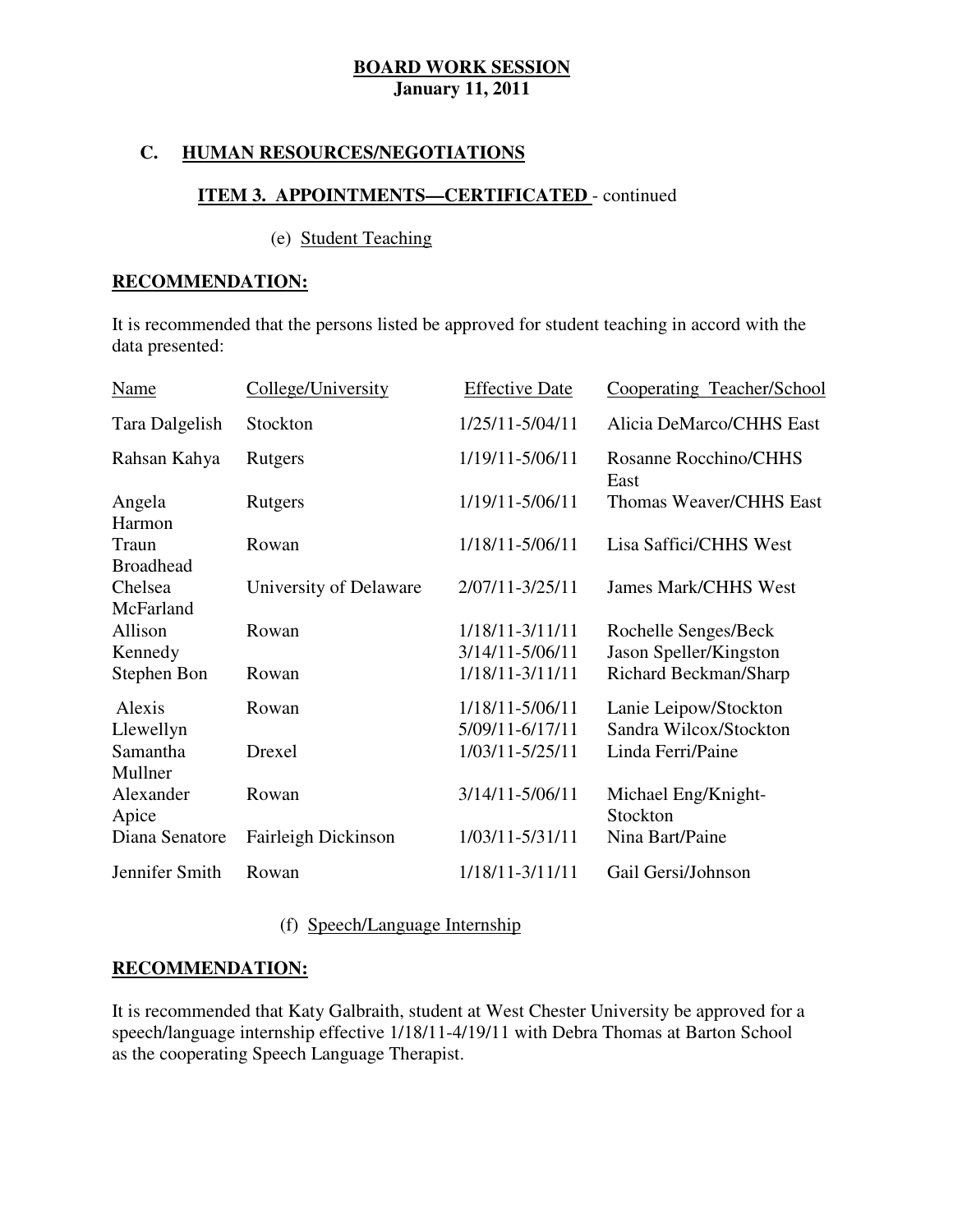## **C. HUMAN RESOURCES/NEGOTIATIONS**

## **ITEM 3. APPOINTMENTS—CERTIFICATED** - continued

### (g) Psychology Pre-Practicum

### **RECOMMENDATION:**

 It is recommended that Inci Castro, student at Rowan University be approved for a psychology pre-practicum for a total of 30 hours with the following cooperating teachers:

| <b>Name</b>                                      | School | Name          | School Name |      | School              |
|--------------------------------------------------|--------|---------------|-------------|------|---------------------|
| Toni Tomei Culleton Barclay Marilyn Barton Susan |        | <b>Harris</b> |             | Levy | <b>CHHS</b><br>East |

(h) Field Experience

### **RECOMMENDATION:**

 It is recommended that the person listed be approved for a field experience in accord with the data presented:

| <b>Name</b>   | College/University       | <b>Effective Dates</b> | <b>Cooperating Teacher/School</b> |
|---------------|--------------------------|------------------------|-----------------------------------|
| Kerry Conklin | <b>Rutgers</b>           | 1/19/11-5/06/11        | Kim Laskey/Sharp                  |
|               | (i) Curriculum Committee |                        |                                   |

**RECOMMENDATION:** 

 It is recommended that the persons listed be approved to provide Homework Club supervision to qualifying students at Barton Elementary School before and/or after regular school hours at the rate of \$22.46/hour (not to exceed 44 total hours over a 22 week program). Monies to be budgeted from account #20-239-100-101-03-0101 (Title I).

| Name                  | Name               | Name             |
|-----------------------|--------------------|------------------|
| Amy Devine            | Deborah Jacobs     | Athena Langi     |
| Jaclyn DiRenzo        | Mary Bellino       | Violeta Katsikis |
| Diane Bonanno         | Nancy Paley        | Lynne Kizpolski  |
| <b>Hilary Daniels</b> | Garwood Reynolds   | Joanna Marchino  |
| <b>Tiffany Evans</b>  | Theresa Wisniewski | Nicole Marks     |
| <b>Jared Peltzman</b> |                    |                  |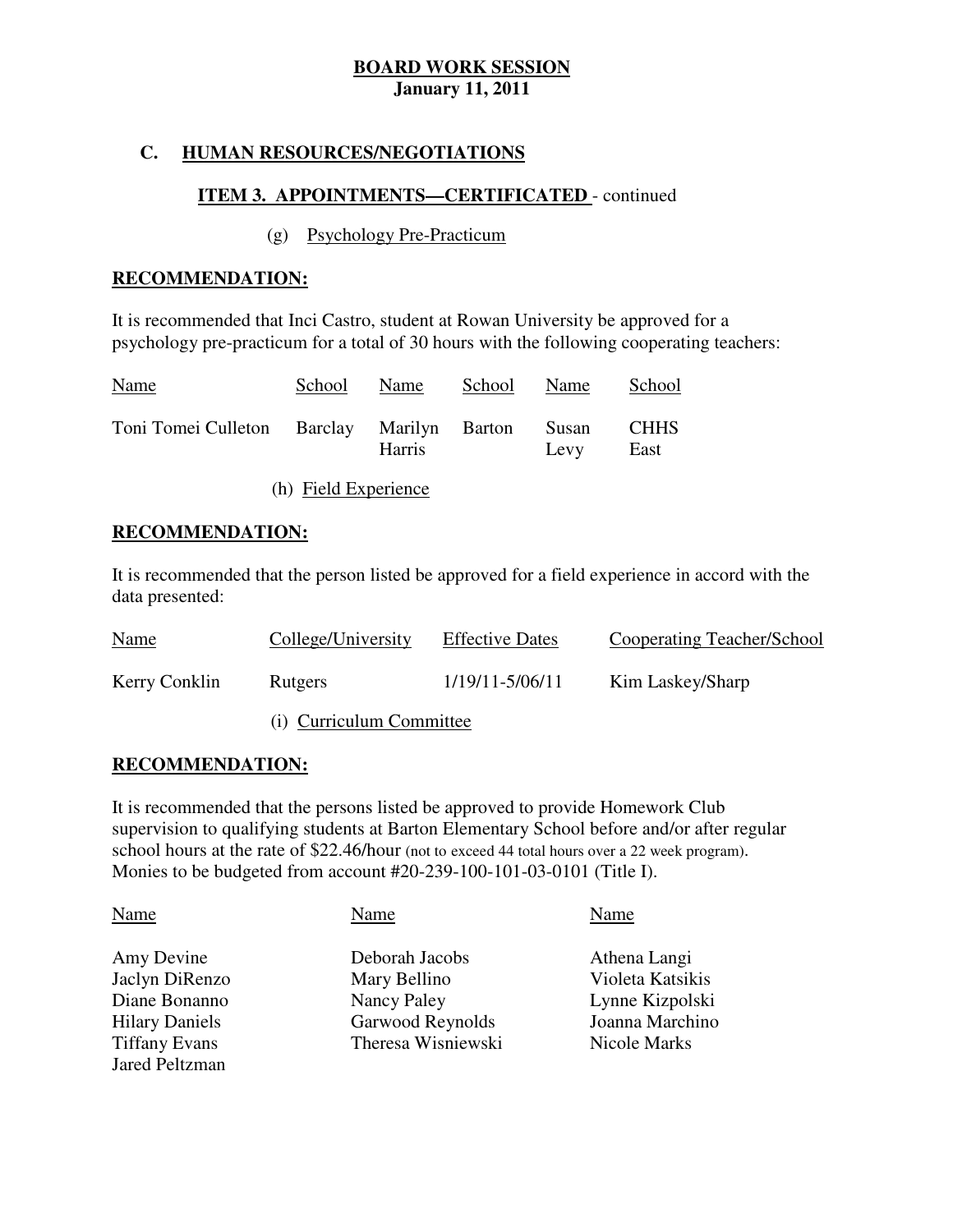## **C. HUMAN RESOURCES/NEGOTIATIONS**

## **ITEM 3. APPOINTMENTS—CERTIFICATED** - continued

### (j) Title I-Tutoring Services

### **RECOMMENDATION:**

 It is recommended that the persons listed be approved to provide Title I tutoring services to qualifying students at Barton Elementary School before and/or after regular school hours at the rate of \$42.60/hour (not to exceed 44 total hours over the 22 week program). Monies budgeted from account #20-239-100-101-03-0101 (Title I).

| Name                  | Name               | Name             |
|-----------------------|--------------------|------------------|
| Amy Devine            | Deborah Jacobs     | Athena Langi     |
| Jaclyn DiRenzo        | Mary Bellino       | Violeta Katsikis |
| Diane Bonanno         | Nancy Paley        | Lynne Kizpolski  |
| <b>Hilary Daniels</b> | Garwood Reynolds   | Joanna Marchino  |
| <b>Tiffany Evans</b>  | Theresa Wisniewski | Nicole Marks     |
| <b>Jared Peltzman</b> |                    |                  |

#### (k) After School Workshop Training

### **RECOMMENDATION:**

 It is recommended that the persons listed be approved to attend after school workshop trainings pertinent to being flex option presenters (not to exceed 4 hours) at the rate of \$35.71/hour. Monies budgeted from account #20-275-200-100-99-0103.

Name Name Name Name

 Ruth Herrero Patrick McHenry M Melanie Wyckoff

JoAnne Negrin Sandra Johnston Keith Swaney

Cynthia O'Reilly Dave Helgeson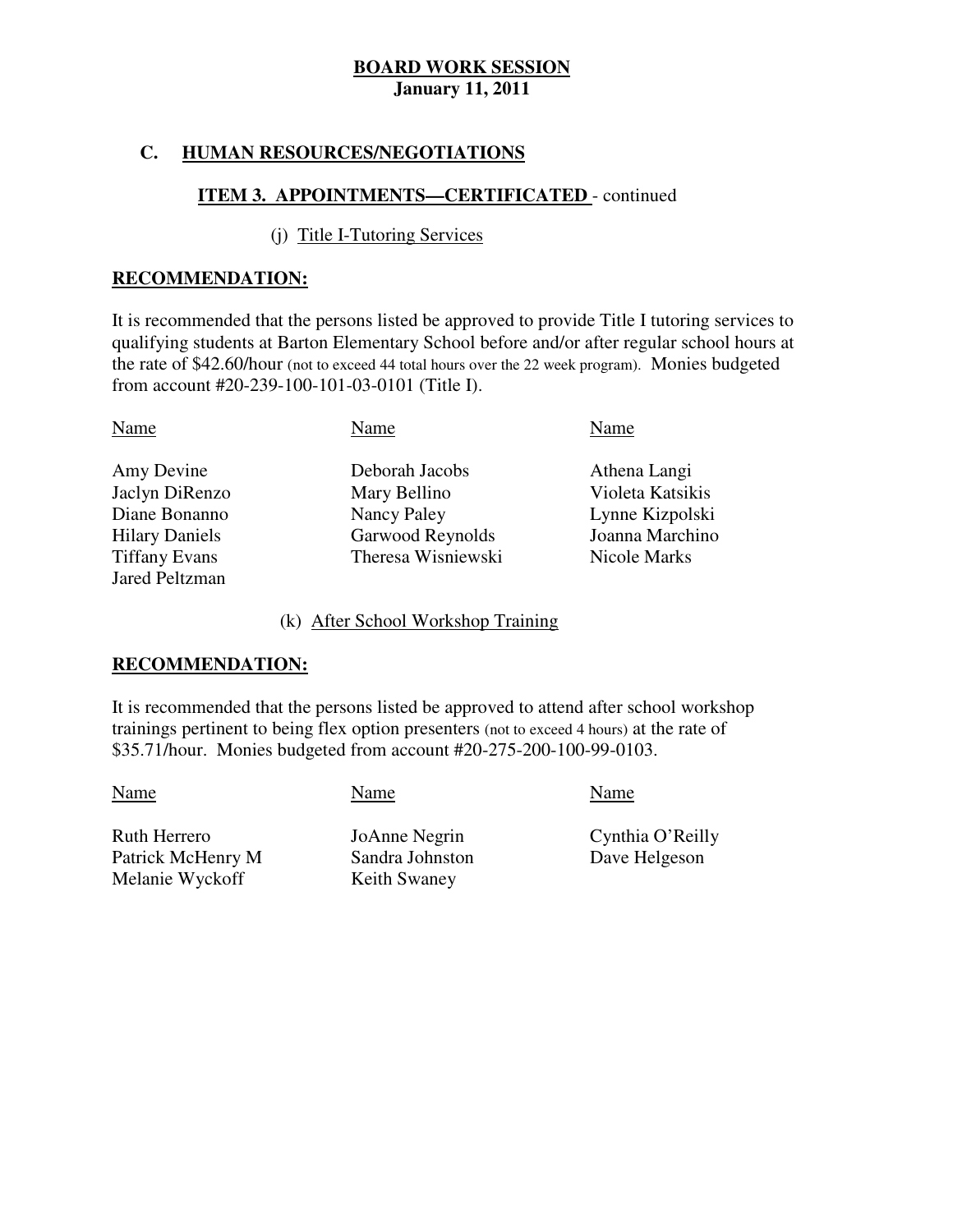## **C. HUMAN RESOURCES/NEGOTIATIONS**

#### ٦ **ITEM 4. APPOINTMENTS—NON-CERTIFICATED**

(a) Regular

### **RECOMMENDATION:**

 It is recommended that the person listed be appointed to the position indicated in accord with the data presented:

| Name                     | Assignment                                                                                        | <b>Effective Date</b> | Salary/Hourly Rate          |
|--------------------------|---------------------------------------------------------------------------------------------------|-----------------------|-----------------------------|
| Patricia Robey           | Paine-Educational<br>Assistant (Title I-<br>FY11-24 hrs/wk-budget<br>#20-239-100-101-27-<br>0101) | 10/27/10-6/30/11      | \$9.12                      |
| <b>Bernadette Hickey</b> | Barclay-COTA (paid<br>through IDEA PS FY11-<br>budget #20-250-200-<br>$104-99-0100$               | 9/01/10-6/30/11       | \$35,769<br>(not to exceed) |
| <b>Estelle Barish</b>    | Cooper-Teacher II,<br>SACC (13.75 hrs/wk-<br>budget #60-990-320-<br>$101 - 58 - 0001$             | 1/31/11-6/30/11       | \$12.93                     |

## **ITEM 5. LEAVES OF ABSENCE—CERTIFICATED**

(a) Leave of Absence, With/Without Pay

## **RECOMMENDATION:**

 It is recommended that the persons listed be approved for a leave of absence, with/without pay in accord with the data presented:

| Name              | Assignment                  | <b>Effective Date</b>                                      |
|-------------------|-----------------------------|------------------------------------------------------------|
| Carol Chambers    | Johnson-Librarian           | Leave with pay 11/29/10-12/03/10                           |
| Michael Melograna | CHHS East-Health & P.E.     | Leave without pay 12/17/10-12/31/10<br>(revised for dates) |
| Marisa Feeley     | <b>Barton/CHHS East-ESL</b> | Leave without pay 12/07/10-4/08/11<br>(leave extended)     |
| Jaime Grayson     | Paine-Special Education     | Leave with pay 12/13/10-12/31/10                           |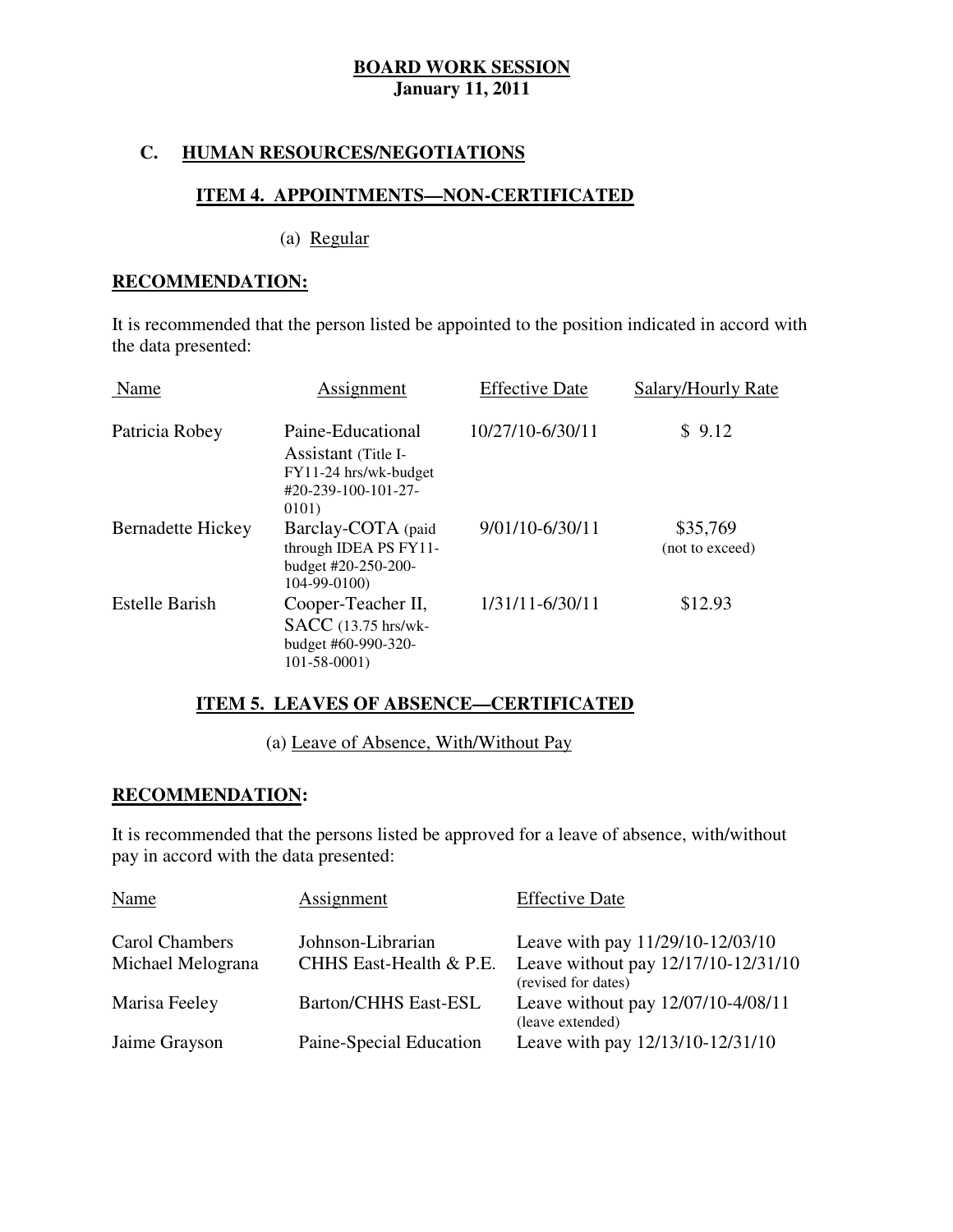## **C. HUMAN RESOURCES/NEGOTIATIONS**

#### **ITEM 5. LEAVES OF ABSENCE—CERTIFICATED** – ٦ continued

## (a) Leave of Absence, With/Without Pay - continued

| Name                | Assignment                              | <b>Effective Date</b>                                          |
|---------------------|-----------------------------------------|----------------------------------------------------------------|
| Jaime Kleiner       | Woodcrest-Grade 3                       | Leave without pay $1/24/11 - 2/25/11$<br>(leave extended)      |
| <b>Tracy Cooper</b> | <b>CHHS West-English</b>                | Leave with pay 1/24/11-2/11/11;<br>without pay 2/14/11-6/17/11 |
| Robert Coligan      | <b>CHHS West-Assistant</b><br>Principal | Leave with pay 1/11/11-2/25/11                                 |

## **ITEM 6. LEAVES OF ABSENCE—NON-CERTIFICATED**

# (a) Leave of Absence, With/Without Pay

#### ٦ **RECOMMENDATION:**

 It is recommended that the persons listed be approved for leave of absence, with/without pay in accord with the data presented:

| Name                | Assignment                                      | <b>Effective Date</b>                                                                                           |
|---------------------|-------------------------------------------------|-----------------------------------------------------------------------------------------------------------------|
| Guillermo Lopez     | Paine-Cleaner                                   | Leave without pay 12/16/10-until a<br>determination is made regarding a<br>return to work date (leave extended) |
| Patricia Sedlak     | <b>Sharp-Educational Assistant</b>              | Leave with pay 12/09/10-12/17/10                                                                                |
| Mary McKenzie       | <b>CHHS West-Secretary</b>                      | Leave with pay 1/03/11-1/14/11                                                                                  |
| Cindy Velazquez     | <b>Carusi-Educational Assistant</b>             | Leave with pay 12/15/10-12/23/10;<br>without pay 1/04/11-2/09/11                                                |
| <b>Robert Menta</b> | <b>CHHS East-School Supportive</b><br>Assistant | Leave without pay 1/27/11-2/24/11                                                                               |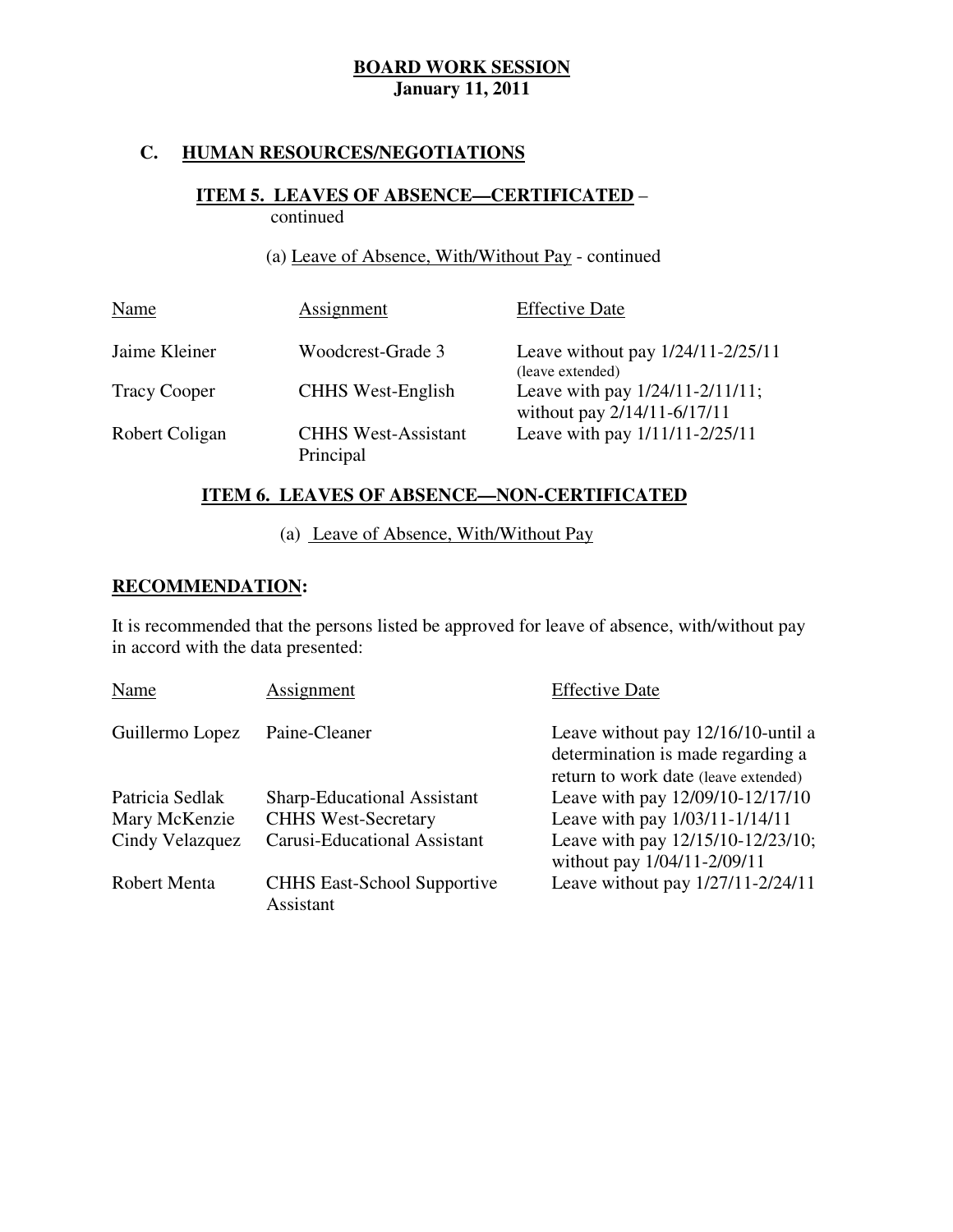## **C. HUMAN RESOURCES/NEGOTIATIONS**

## **ITEM 7. ASSIGNMENT/SALARY CHANGE—NON-CERTIFICATED**

## (a) Reassignments

#### **RECOMMENDATION:**

 It is recommended that the persons listed be reassigned effective in accord with the data presented: presented:<br>
Name From To Effective Hourly Rate

| From                   | $\underline{\operatorname{To}}$ | Effective                    | <b>Hourly Rate</b> |
|------------------------|---------------------------------|------------------------------|--------------------|
|                        |                                 | Date                         |                    |
| Stockton-              | Barclay-                        | $1/03/11-$                   | \$9.17             |
| Educational            | Educational                     | 6/30/11                      |                    |
| Assistant (32.5 hr/wk- | Assistant (30                   |                              |                    |
| budget #11-204-100-    | hrs/wk-budget #11-              |                              |                    |
| $106 - 33 - 0100$      | 215-100-106-61-0100)            |                              |                    |
| Woodcrest-Teacher      | Woodcrest-                      | $2/01/11$ -                  | \$12.13            |
| II, SACC (23.75)       | Teacher II, SACC                | 6/30/11                      |                    |
| hr/wk-budget #60-990-  | (25 hrs/wk-budget)              |                              |                    |
| 320-101-58-0001)       |                                 |                              |                    |
|                        |                                 |                              |                    |
|                        |                                 | #60-990-320-101-58-<br>0001) |                    |

(b) Salary Adjustments

## **RECOMMENDATION:**

 It is recommended that the hourly rates of the persons listed be adjusted effective 9/01/10-6/30/11 and in accord with the data presented. Monies budgeted from account #60-990-320-101-58-0005. #60-990-320-101-58-0005.<br>
Name School Assignment Hourly Rate

| Name            | School | Assignment                      | <b>Hourly Rate</b> |  |
|-----------------|--------|---------------------------------|--------------------|--|
| Lynne Brady     | Rosa   | Teacher, Holiday<br><b>SACC</b> | \$18.34            |  |
| Colleen Corey   | Rosa   | Teacher, Holiday<br><b>SACC</b> | \$17.28            |  |
| Demetra Evans   | Rosa   | Teacher, Holiday<br><b>SACC</b> | \$14.33            |  |
| Maria Greenwood | Rosa   | Teacher, Holiday<br><b>SACC</b> | \$16.44            |  |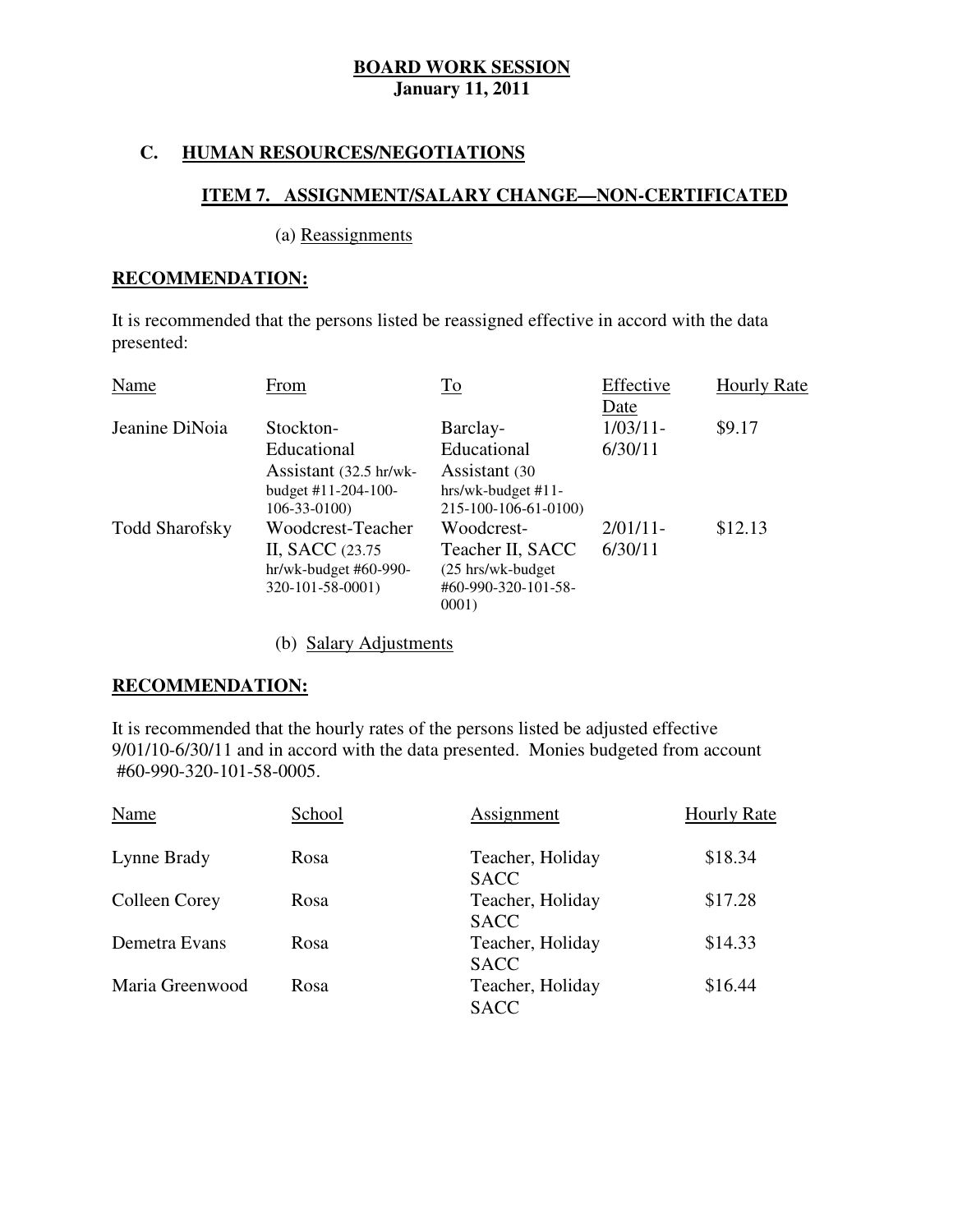## **C. HUMAN RESOURCES/NEGOTIATIONS**

#### **ITEM 7. ASSIGNMENT/SALARY CHANGE—NON-CERTIFICATED** – continued

## (b) Salary Adjustments - continued

| <b>Name</b>              | School | <b>Assignment</b>                             | <b>Hourly Rate</b> |  |
|--------------------------|--------|-----------------------------------------------|--------------------|--|
| Mario Lanzilotta         | Rosa   | Teacher, Holiday<br><b>SACC</b>               | \$15.20            |  |
| Jodi Rosenfeld           | Rosa   | Teacher, Holiday<br><b>SACC</b>               | \$18.34            |  |
| Sunita Ohja              | Rosa   | Teacher, Holiday<br><b>SACC</b>               | \$18.86            |  |
| Isolyn Vassall           | Rosa   | Teacher, Holiday<br><b>SACC</b>               | \$18.34            |  |
| <b>Constance Wilson</b>  | Rosa   | Teacher, Holiday<br><b>SACC</b>               | \$16.44            |  |
| <b>Shirley Armstrong</b> | Rosa   | Teacher II, Holiday<br><b>SACC</b>            | \$14.33            |  |
| Dolores Franquiz         | Rosa   | Teacher II, Holiday<br><b>SACC</b>            | \$12.62            |  |
| Jessica French           | Rosa   | Teacher II, Holiday<br><b>SACC</b>            | \$11.55            |  |
| Fay Jacob                | Rosa   | Teacher II, Holiday<br><b>SACC</b>            | \$13.12            |  |
| <b>Todd Sharofsky</b>    | Rosa   | \$12.13<br>Teacher II, Holiday<br><b>SACC</b> |                    |  |
| Ellen Terzini            | Rosa   | Teacher II, Holiday<br><b>SACC</b>            | \$12.13            |  |

## **ITEM 8. OTHER COMPENSATION—CERTIFICATED**

(a) Payment to Presenters

### **RECOMMENDATION:**

 It is recommended that the person listed be approved to present an after school workshop to new teachers effective 9/07/10-6/24/11 at the rate of \$71.42/hr (not to exceed 6 hours). Monies budgeted from account #11-000-223-110-72-0101.

Name

Cynthia O'Reilly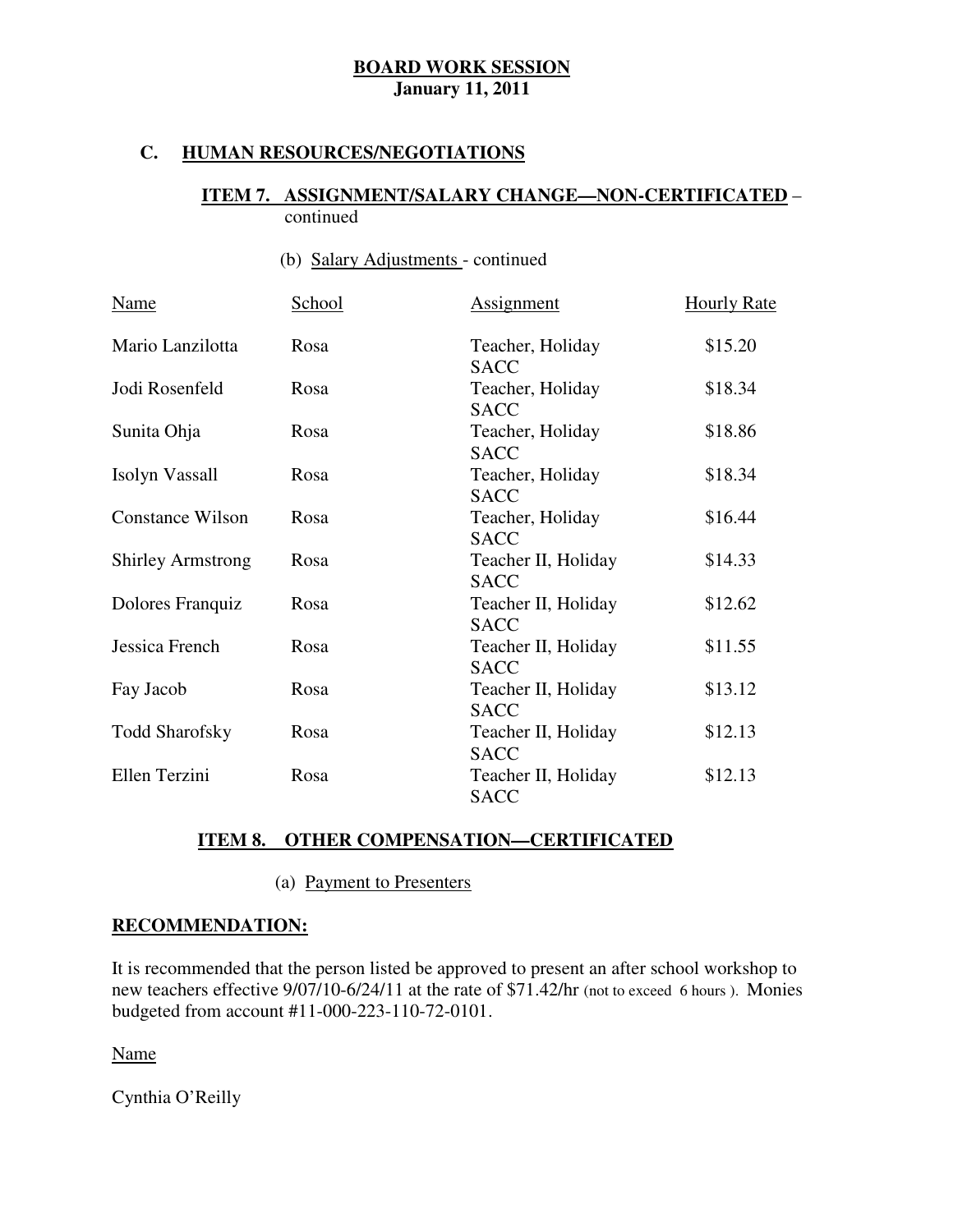## **C. HUMAN RESOURCES/NEGOTIATIONS**

#### **ITEM 8. OTHER COMPENSATION—CERTIFICATED** – continued

## (b) Payment to Presenter

## **RECOMMENDATION**:

 It is recommended that Waleska Batista Arias be approved to present an after school workshop training pertinent to flex option presenters (not to exceed 4 hrs) at the hourly rate of \$71.42. Monies budgeted from account #20-275-200-100-99-0103.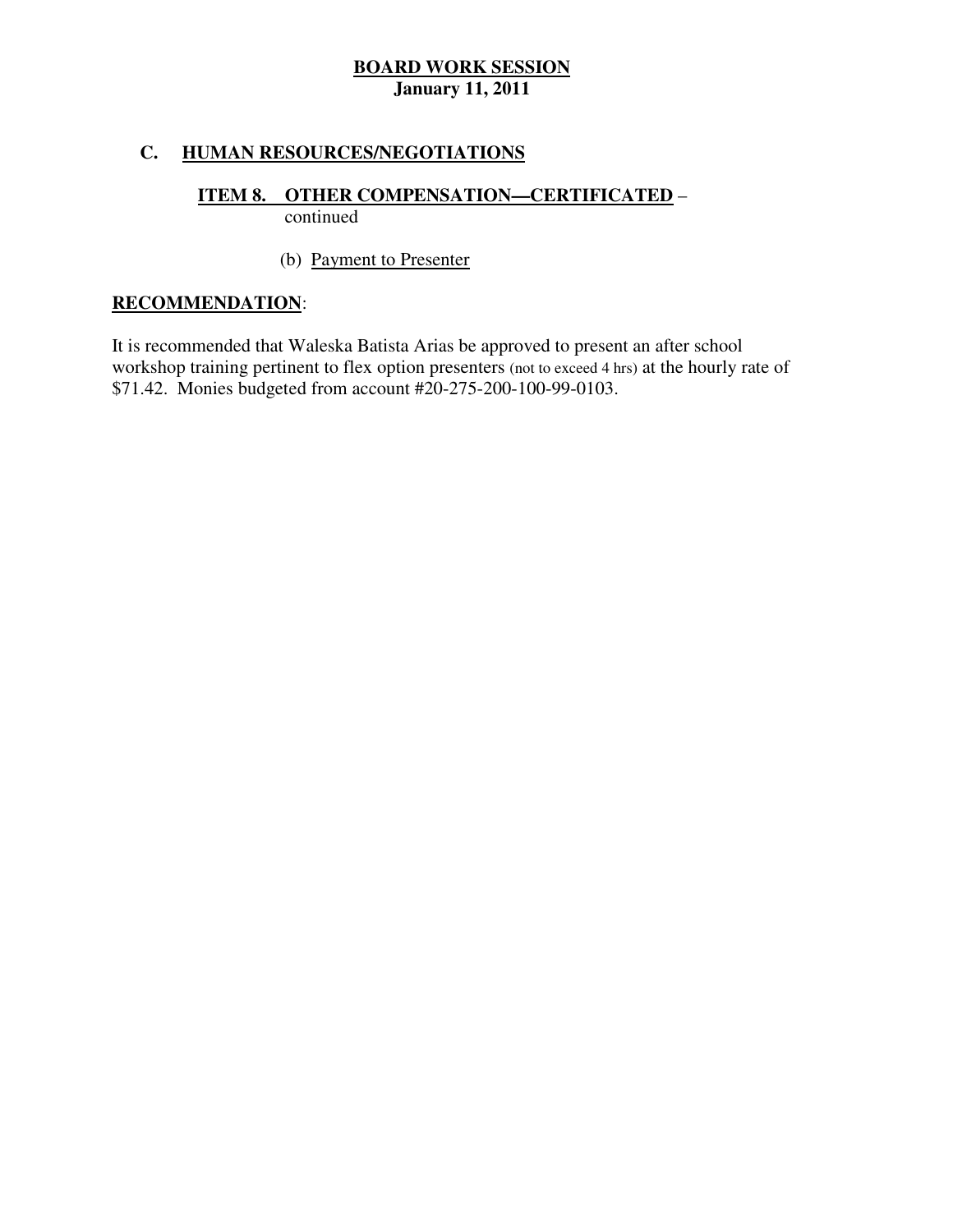## **D. POLICIES & LEGISLATION COMMITTEE**

## *Long Range Plan Goals:*

 *"Board of Education members, administrators, teachers, parents and the community work together to ensure all students are provided with academic, social and emotional support necessary to create optimal conditions for high achievement, continued growth and personal development."* 

The Superintendent recommends the following:

- 1. Approval of Second Reading of Policies
- 2. Approval of First Reading of Procedure
- 3. Approval of Waiver of Procedure F-3: Secondary Field Trips
- 4. Approval of Requests for Physical Education Exemptions as Per Procedure P-27
- 5. Approval of Waiver of Facilities Use Fees

## **ITEM 1. APPROVAL OF SECOND READING OF POLICIES**

- Draft Revised Policy 3453.1: Student Fees
- Draft Revised Policy 6146: Graduation Requirements

### **RECOMMENDATION:**

 It is recommended that the policies listed above be approved for second reading and adoption as revised.

## **ITEM 2. APPROVAL OF FIRST READING OF PROCEDURE**

• Draft Revised Procedure F-10: Student Fees

### **RECOMMENDATION:**

 It is recommended that the procedure listed above be approved for first reading and adoption as revised.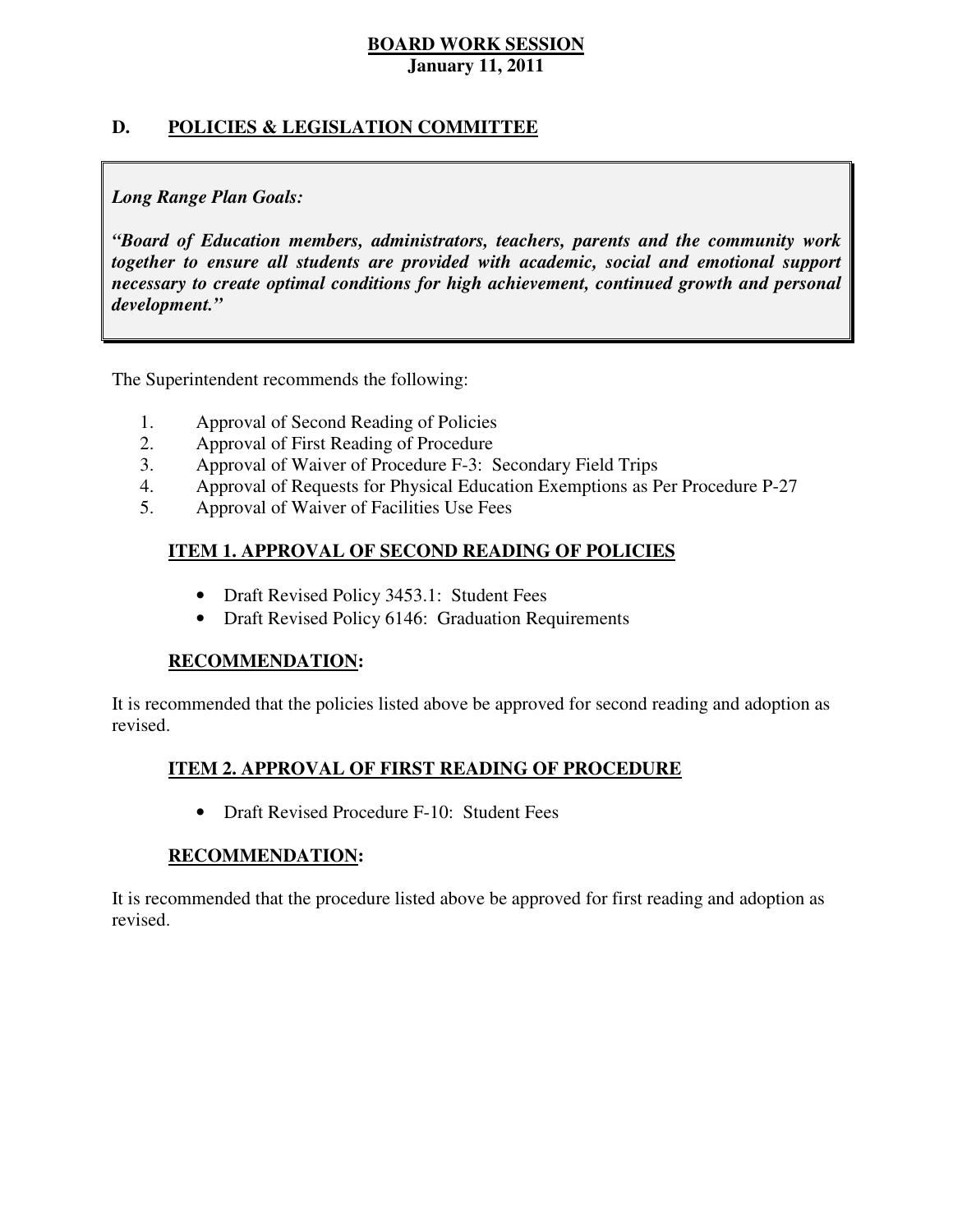## **D. POLICIES & LEGISLATION COMMITTEE**

#### **ITEM 3. IMPROVAL OF WAIVER OF PROCEDURE F-3: SECONDARY FIELD TRIPS**

#### **RECOMMENDATION:**

 It is recommended that the Procedure F-3: Secondary Field Trips be waived to accommodate the trip listed below.

| <b>School</b>    | Trip       | Location               | <b>Dates</b>         | # School Days<br><b>Missed</b> |
|------------------|------------|------------------------|----------------------|--------------------------------|
| <b>CHHS West</b> | Music Trip | Boston,<br><b>Mass</b> | March 24-27,<br>2011 |                                |

#### **ITEM 4. IMPROVAL OF REQUESTS FOR PHYSICAL EDUCATION EXEMPTIONS AS PER PROCEDURE P-27**

### **RECOMMENDATION:**

 It is recommended that the students listed in a memorandum in the office of Dr. Lawyer Chapman be granted exemption from physical education classes as per Procedure P-27: Physical Education Exemption. The memorandum will be included in the minutes of this meeting.

#### **ITEM 5. IMPROVAL OF WAIVER OF FACILITIES USE**

### **RECOMMENDATION:**

 It is recommended that the Phillies Baseball Academy be eligible for a waiver of facilities use fees for the Cherry Hill High School West gym should inclement weather cause the program to be moved indoors. A letter of request is on file in the office of Dr. Lawyer Chapman and will be included in the minutes of this meeting.